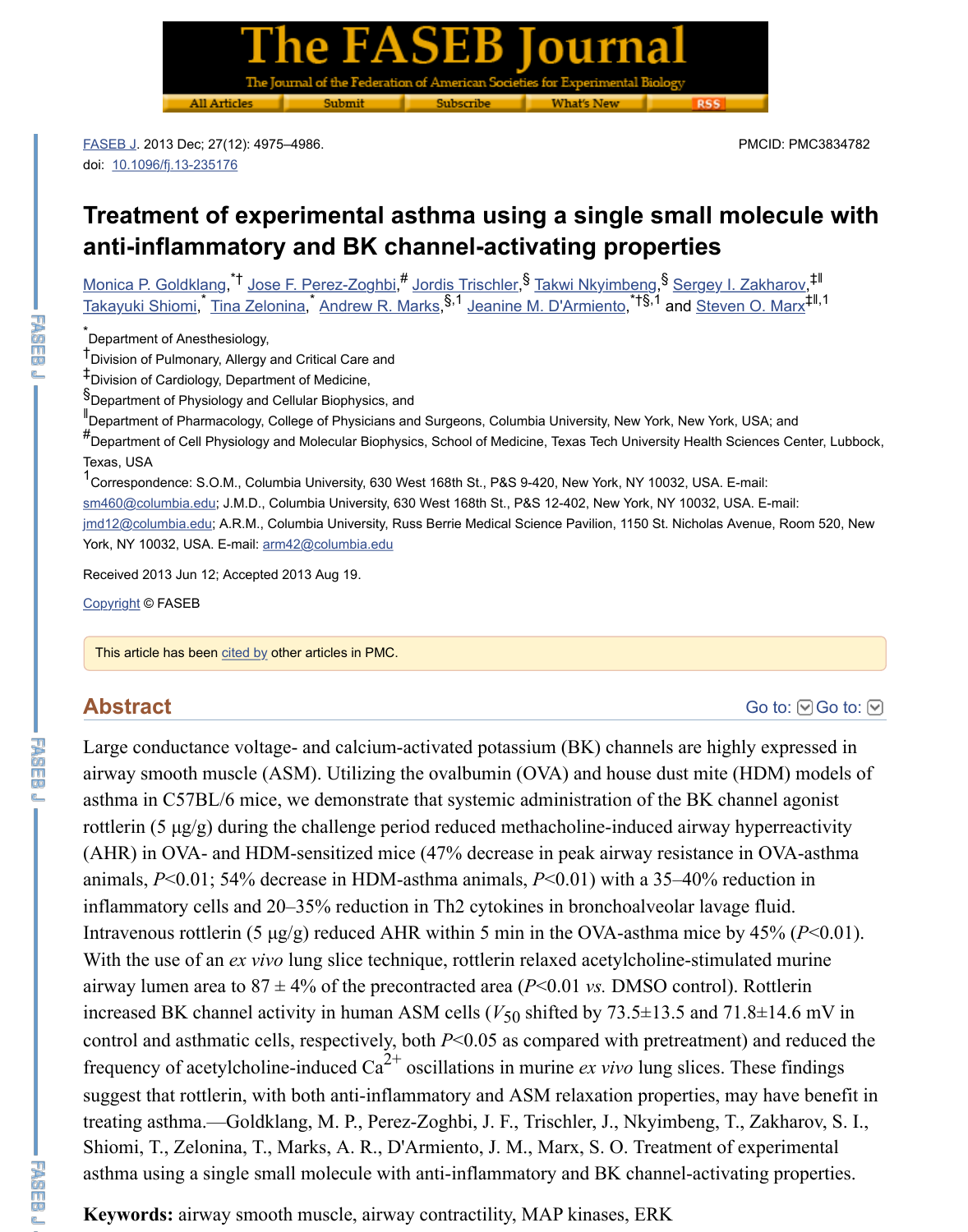$(ER)/sarcoplasmic reticulum (SR) *via* intracellular Ca<sup>2+</sup> release channels [ryanodine]$ and inositol 1,4,5-trisphosphate receptors (IP<sub>3</sub>Rs); refs.  $\underline{3}$ ,  $\underline{4}$ ]. SR and mitochondrial C reuptake res[ul](https://www.ncbi.nlm.nih.gov/pmc/articles/PMC3834782/#B1)t in Ca<sup>2+</sup> oscillations, the frequency of which correlates with the degree contraction  $(4)$ . The smooth muscle membrane potential also modulates airway contraction regulating the acti[vi](https://www.ncbi.nlm.nih.gov/pmc/articles/PMC3834782/#B2)ty of M3 and M2 muscarinic receptors, independent of their endo  $\leq$ ), and [by](https://www.ncbi.nlm.nih.gov/pmc/articles/PMC3834782/#B1) altering the Ca<sup>2+</sup> sensitivity of the contractile proteins *via* activation of Rh Depolarization-evoked excitation of the M3 muscarinic receptor activates phospholip results in elevation of inositol 1,4,5 trisphosphate  $(\text{IP}_3)$ , thereby activating IP<sub>3</sub>Rs on the ER/SR, The ER/SR, The ER/SR, The ER/SR, The ER/SR, The ER/SR, The ER/SR, The ER/SR, The ER/SR, The ER/SR, The ER/SR, The ER causing intracellular  $Ca^{2+}$  release and muscle contraction. Thus, depolarizing the AS potential affects airway contraction *via* multiple  $Ca^{2+}$ -dependent processes, including  $Ca^{2+}$  release from SR stores, and  $Ca^{2+}$  sensitization of the contractile proteins.

 $K^+$  channels expressed in ASM hyperpolarize the plas[ma](https://www.ncbi.nlm.nih.gov/pmc/articles/PMC3834782/#B3) [m](https://www.ncbi.nlm.nih.gov/pmc/articles/PMC3834782/#B4)embrane and inhibit volta  $Ca^{2+}$  influx [th](https://www.ncbi.nlm.nih.gov/pmc/articles/PMC3834782/#B4)rough the plasma membrane, limiting the contraction of smooth muscle of large conductance voltage- and  $Ca^{2+}$ -activated K<sup>+</sup> (BK) channels profoundly influ [m](https://www.ncbi.nlm.nih.gov/pmc/articles/PMC3834782/#B5)embrane potential. BK  $\beta$ 1 regulatory subunits, which associate with the pore-formi the  $V_{50}$  for channel activation negatively, priming the channel for activation by intractional 10). Without the BK  $β_1$ -regulatory subunit, BK channels do not appropriately sense I  $Ca^{2+}$  sparks leading to diminished BK channel activity and membrane depolarization African-American asthmatic population, a BK  $\beta_1$ -subunit polymorphism (C818T; R1 BK channel activity is associated with a significant decline in forced expiratory volume in 1 s (FEV  $\,$  s). ref.  $12$ ). Mice lacking the BK  $β_1$ -subunit also exhibit increased tracheal constriction, smooth muscle isolated from these mice have increased  $Ca^{2+}$  influx after cholinergic increased resting  $\lceil Ca^{2+} \rceil$  compared with wild-type mice (11). i

Since asthma is marked by both airway hypercontractility and inflammation  $(13)$  and anti-inflammatory and a potent BK channel agonist  $(13, 14)$ , we tested the effects of [ter](https://www.ncbi.nlm.nih.gov/pmc/articles/PMC3834782/#B10)m systemic administration of rottlerin on methacholine (MCh)-induced airway rea pulmonary inflammation associated with the ovalbumin (OVA) and house dust mite ( models of experimental aeroallergen asthma.

## **M[ATE](https://www.ncbi.nlm.nih.gov/pmc/articles/PMC3834782/#B12)RIALS AND METHODS**

#### **Isolation of tracheal myocytes**

The Animal Care and Use Committees of Columbia Uni[vers](https://www.ncbi.nlm.nih.gov/pmc/articles/PMC3834782/#B11)ity College of Physician and the Texas Tech University Health Sciences Center each approved all ani[mal](https://www.ncbi.nlm.nih.gov/pmc/articles/PMC3834782/#B13) experiment protocols.

忍頭

下<br>西面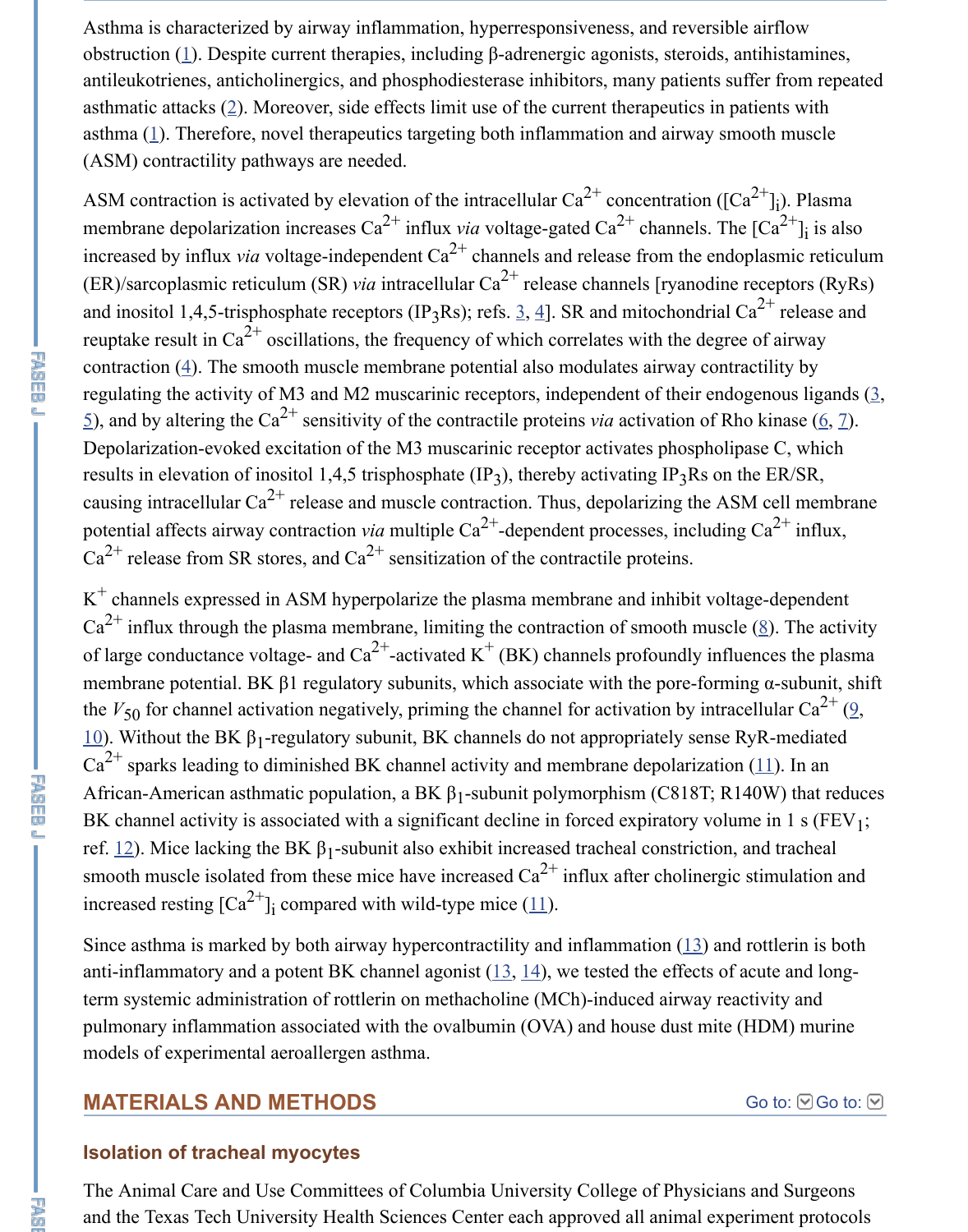#### **Cultured human ASM cells**

Primary human ASM cell lines were obtained from Drs. Elizabeth Townsend and Ch (Columbia University; ref.  $15$ ). A primary cell line of human ASM cells isolated from asthma was obtained from Lonza (Walkersville, MD, USA). Cells were grown to ~80 Gibco phenol red-free DMEM/F-12 medium (Invitrogen, Grand Island, NY, USA) supplement 10% fetal bovine serum and antibiotics. Cells were then passaged into 6-well culture L-lysine precoated coverslips (BD BioCoat precoated glass coverslips, 12 mm round; San Jose, CA, USA) for whole-cell current and membrane potential recordings.

#### **Whole-cell current and membrane potential recording**

Standard whole-cell, ruptured patch-clamp technique was used to measure BK channel described previously (13). Free Ca<sup>2+</sup> was 1  $\mu$ M, calculated using the online program Standard (http://www.stanf[ord](https://www.ncbi.nlm.nih.gov/pmc/articles/PMC3834782/#B15).edu/∼cpatton/webmaxcs.htm). For membrane potentia whole-cell perforated patch-clamp configuration was used. The following solutions w extracellular solution (in mM): 134 NaCl, 5.4 KCl, 1.8 CaCl<sub>2</sub>, 1 MgCl<sub>2</sub>, 10 glucose, (pH 7.4); and intracellular solution (in mM): 75 KCl, 64 K-aspartate, 2 Mg-ATP, 8 N CaCl<sub>2</sub>, and 10 HEPES (pH 7.2). Data were acquired at room temperature using an Axopatch 200B amplifier (Axon Instruments, Sunnyvale, CA, USA) at 5 kHz using a Digidata  $1322A$ software (Axon Instruments). The liquid junction potential (−9 mV) was corrected. P was 2–5 M $\Omega$  when filled with the pipette solution. The series resistance was not com the series resistance (<15 MΩ) was much smaller than the cell input resistance ( $\sim$ 1.0 capacitance was  $25.2 \pm 4.0$  pF ( $n=7$ ). Only cells with a seal resistance >2 GQ were re analyzed.

#### **OVA-asthma model**

Groups of 8-wk-old C57BL/6 female mice were sensitized with intraperitoneal inject grade V chicken OVA (Sigma-Aldrich), mixed with 2 mg aluminum hydroxide in sal again on d 7. Control mice were injected with sterile endotoxin-free PBS. On alternational through 22, mice received a 20 min aerosol challenge of either  $2\%$  (w/v) OVA in PBS free PBS using a lumiscope 6610 ultrasonic nebulizer (Lumiscope, East Rutherford, N Rottlerin (Tocris Biosciences, Bristol, UK), suspended in DMSO at a stock concentration was diluted with PBS to a final concentration of  $0.5 \mu g/\mu l$  and injected at a dose of 5 µg/mouse). PBS mixed with DMSO was administered to control mice. Invasive airw including airway resistance were obtained during a graded MCh (acetyl- $\beta$ -methylcho Sigma-Aldrich) challenge performed on d 23. In the group receiving a single dose of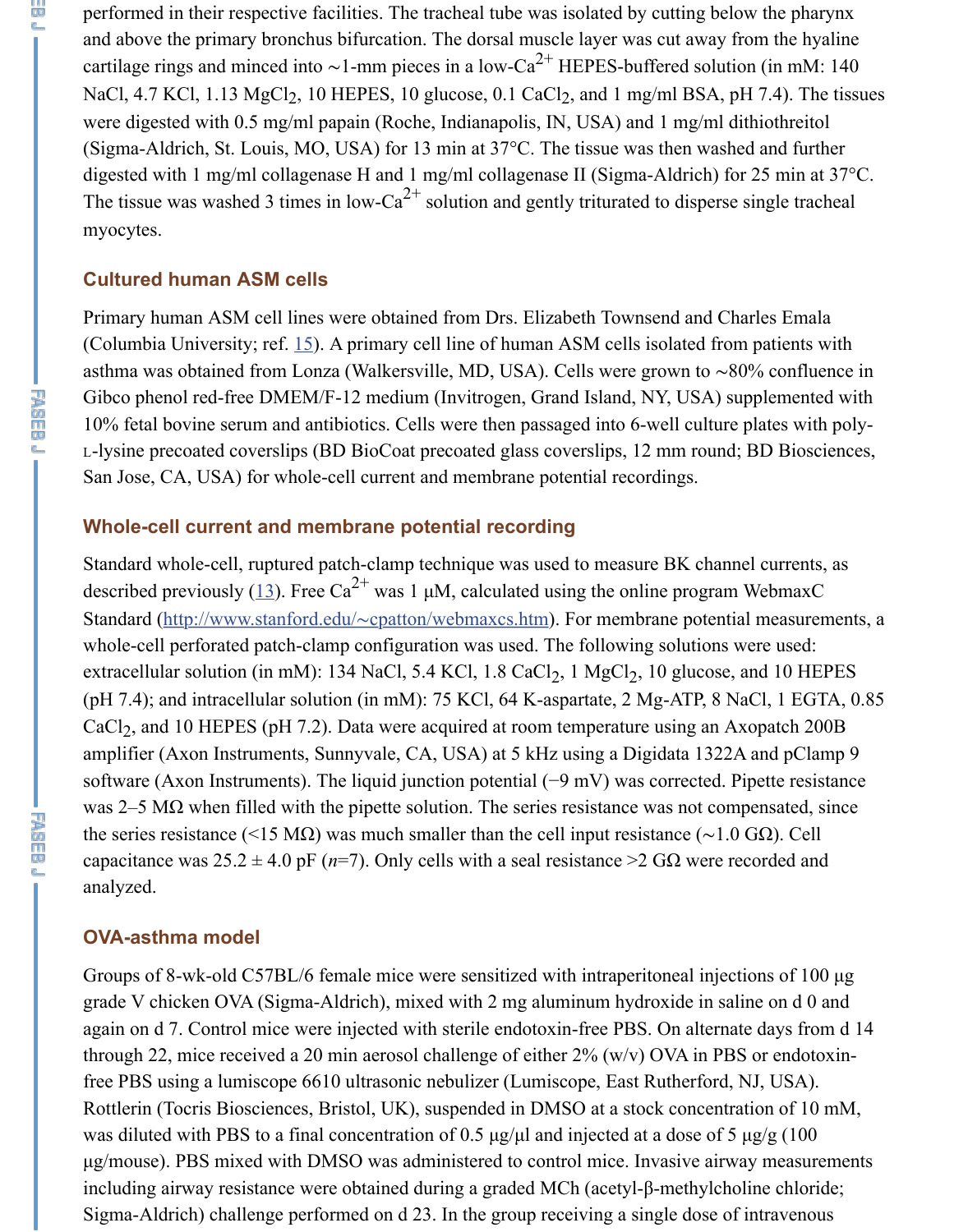After sedation with ketamine (100 mg/kg i.p.) and xylazine (5 mg/kg i.p.), the neck v the trachea was cannulated with an 18-gauge beveled tracheal tube. The mouse was the mouse ventilator with a tidal volume of 0.2 ml and frequency of 150 breaths/min. Af equilibration on the ventilator, a graded MCh challenge was initiated, and airway resisted measured invasively using the Buxco Resistance/Compliance system with restrained plethysmography (rW[BP](https://www.ncbi.nlm.nih.gov/pmc/articles/PMC3834782/#B16); Buxco PLY4111, Wilmington, NC, USA; ref. 17). Change resistance were calculated from peak values after each dose of MCh and compared w values. The measurements of airway resistance for the chronic and acute rottlerin experiments acquired using different Buxco system manifolds.

#### **Quantification of rottlerin concentration in plasma and lung tissue**

下海的 口息

出版印刷

Mice were injected with rottlerin (5  $\mu$ g/g; 100  $\mu$ g/mouse) every other day for a total of euthanasia by isoflurane and  $CO<sub>2</sub>$  inhalation, the thorax was opened. Whole blood was ventricular puncture, and serum was separated after centrifugation at 2000 *g* for 10 m were dissected and flash-frozen in liquid nitrogen. Mouse plasma and lung tissue were before analysis. Rottlerin was quantified using 100 µl of plasma or ~15[0 m](https://www.ncbi.nlm.nih.gov/pmc/articles/PMC3834782/#B17)g of lung was homogenized in 500 µl of water using a Tissue-Tearor (Biospec Products, Inc., E USA). Proteins from plasma and lung homogenates were precipitated with acetonitri After being vortexed for 60 s, the samples were centrifuged  $(14,000 \text{ g}$  for 10 min). The supernatant was supernature was an analyzed  $(14,000 \text{ g}$  for 10 min). evaporated with nitrogen and resolubilized with 100  $\mu$ l of 70% methanol and 0.1% for sample (20 µl) was injected onto a Atlantis dC18 3 µm 2.1  $\times$  50 mm column (40°C; V MA, USA) using an Acquity 2795 HPLC (Waters) with the initial conditions 70% of in methanol (0.5 ml/min) and ramped linearly to  $98%$  methanol with 0.1% formic aci column was cleaned with 100% methanol with 0.1% formic acid for 5 min and then re the initial conditions for 2 min (total run time: 12 min).

Rottlerin was detected with a MicroMass Quattro Micro tandem mass spectrometer ( positive electrospray ionization. The drugs were quantified using multiple reaction m  $H^+$  ion with the transition 517.2 to 335.1 (collision energy: 15 V; cone: 20 V). Spiked to create a standard curve, which was linear from 1 to 1000 ng/ml with a limit of qua and limit of detection (LOD) of 1.0 and 0.5 ng/ml, respectively. Quantification of rot plasma and lung tissue was calculated relative to the spiked plasma standard curve. The MS conditions of MS conditions and MS conditions and MS conditions and MS conditions and MS conditions and MS conditions and MS condit were as follows: desolvation temperature, 300°C; source temperature, 120°C; desolv L/h; cone gas flow, 50 L/h; capillary, 4.0 kV. Rottlerin was detectable in the plasma a (rottlerin plasma concentration of 2.9  $\mu$ g/ml 2 h after 4th dose, 4.45 ng/ml 24 h after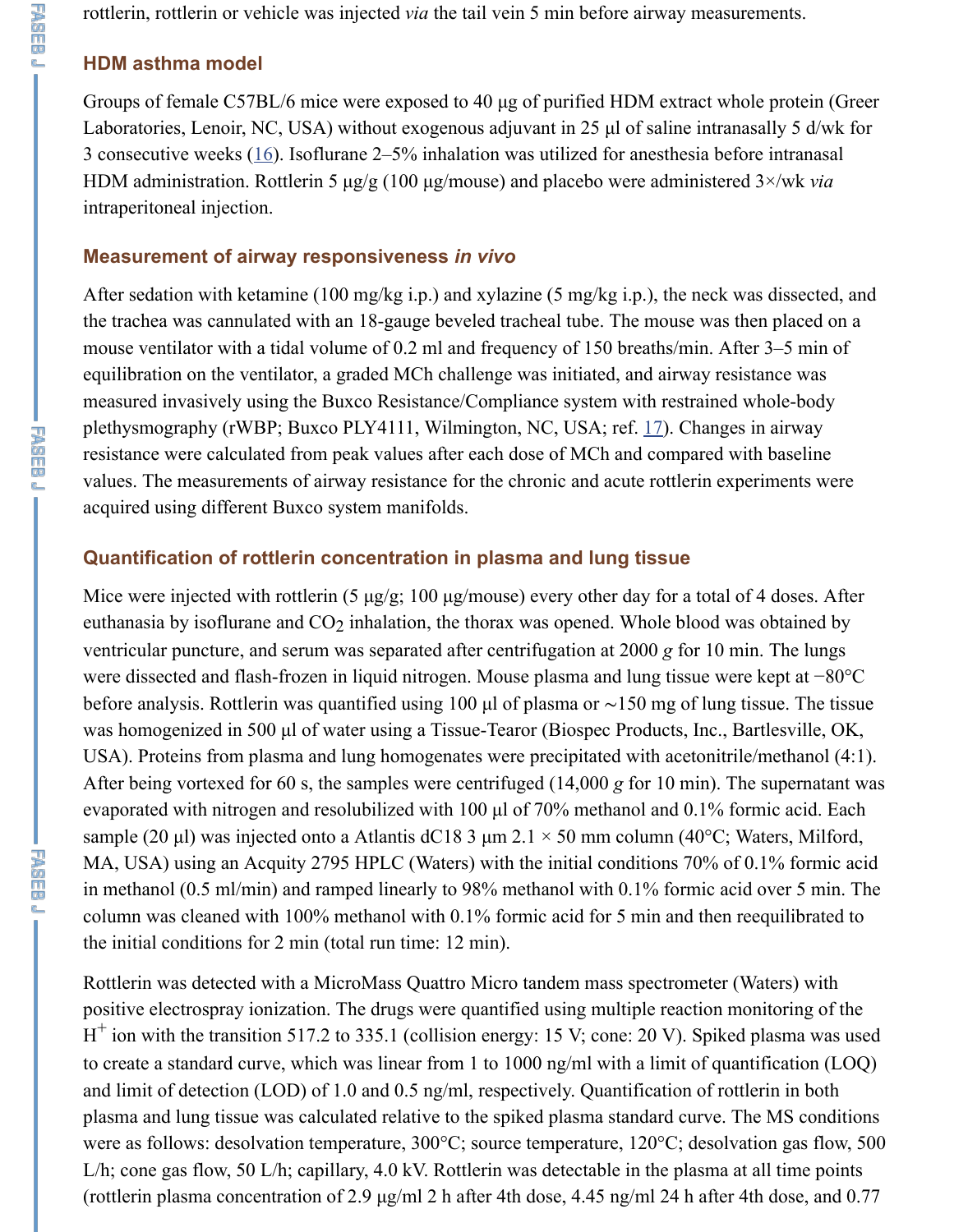HDM-specific IgG1 ELISA was performed on plasma samples as per the methods out *et al.* (16) with two small modifications. Maxi-Sorp plates (Sigma-Aldrich) were coa 1 µg HDM in carbonate-bicarbonate buffer. Plates were washed and incubated with t kit (Vector Laboratories, Burlingame, CA, USA).

## **Differential cell counts in the bronchoalveolar lavage (BAL) fluid**

BAL was performed by injection of 1 ml saline through a tracheal cannula into the lu BAL fluid were centrifuged and resuspended in cold PBS. For differential cell counts preparations were made and stained with the DIFF stain kit (IMEB, Inc., San Marcos Following coverslip placement, 200 cells were counted and differentiated by standard staining characteristics.

## **Cytokine ELISA**

IL-4, IL-5, and IL-13 ELISAs (R&D Systems) were performed according to the man instructions. The detection limits of the ELISAs were 60 pg/ml for IL-4, 32 pg/ml for pg/ml IL-13.

## **Protein extraction and immunoblotting**

Dissected lungs from mice were flash-frozen in liquid nitrogen for later analysis. Sec homogenized in 600 µl of RIPA lysis buffer system with PMSF, protease inhibitor co orthovanadate (Santa Cruz Biotechnology, Dallas, TX, USA). Following homogenization, the lung lysates were centrifuged  $(14,000 \text{ g}$  for 10 min) and protein concentration was determ bicinchoninic acid protein assay (Pierce BCA Protein Assay Kit; Thermo Scientific, I USA). Lung lysates  $(40 \mu g)$  from each group were subjected to Western blot analysis. Technology (Danvers, MA, USA) rabbit polyclonal antibodies against phospho-extra regulated kinase (ERK; T202/Y204, 1:500), total ERK (9102, 1:2500), phospho-c-Ju kinase (JNK; T183/Y185, 1:1000), and total JNK (9252, 1:1000) were used followin manufacturer's instructions. Chemiluminescence from Western blots was visualized using the theory of the material theory of the theory is negative. ImageQuant LAS 4000 Series imager (GE Healthcare Life Sciences, Pittsburgh, PA, densitometry was performed using Carestream Molecular Imaging Software (Carestream Health), Rochester, NY, USA).

## **Histology**

The lung samples were fixed with formalin, embedded in paraffin wax, and sliced int

下海<br>四<br>四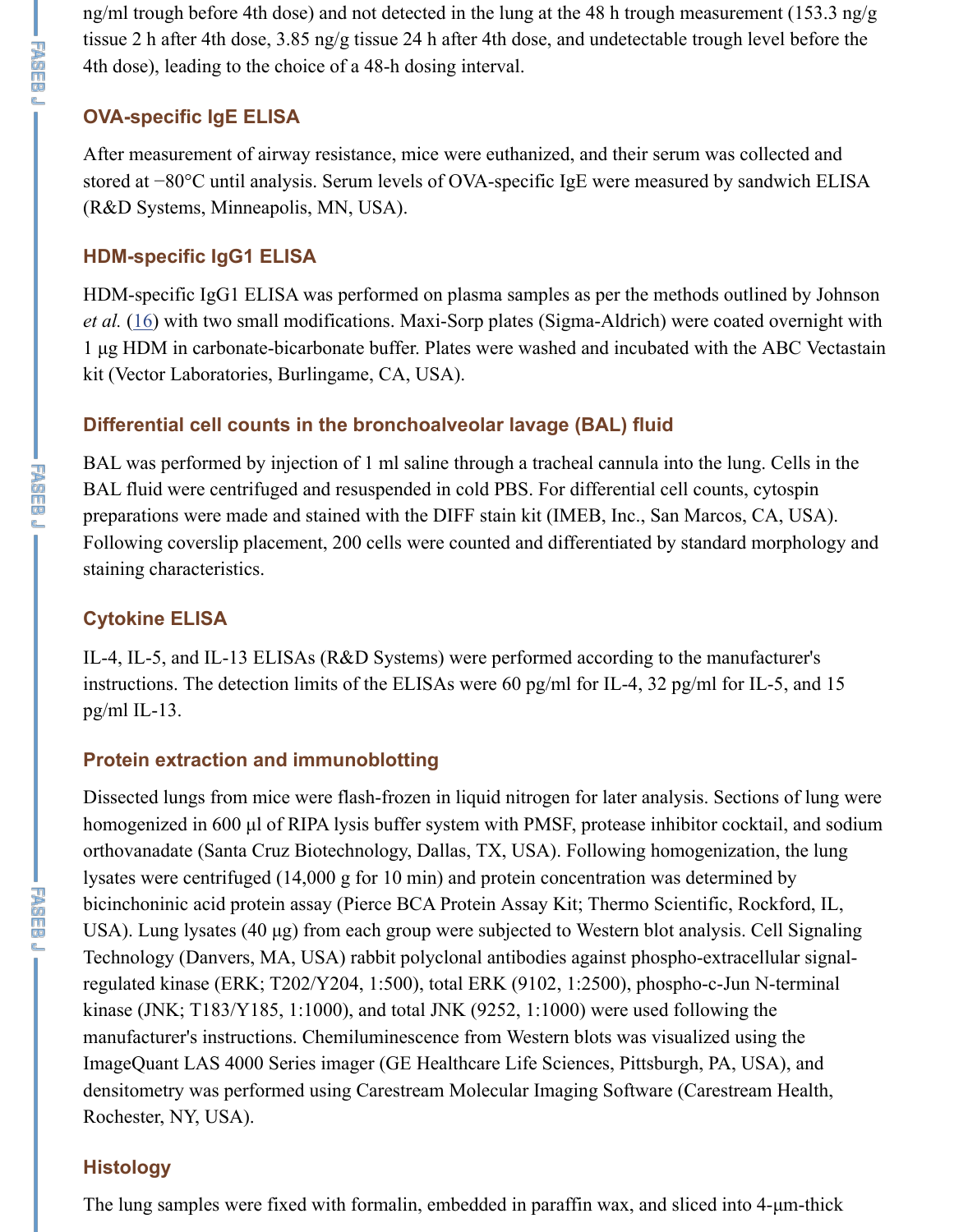space. The agarose was gelled by cooling the animal at  $4^{\circ}$ C for 20 min. Lung lobes v trimmed near to the main bronchus to create a base. Each lobe was transferred to the tube of a tissue slicer (Compresstome VF-300; Precisionary Instruments, Greenville, embedded in agarose, and prepared for sectioning as per manufacturer's instructions. were prepared starting at the peripheral edge of each lung lobe, and  $15-20$  s[ecti](https://www.ncbi.nlm.nih.gov/pmc/articles/PMC3834782/#B19)ons containing small terminal airways with a diameter of 100–300 µm were collected in sterile HBSS. The incubated overnight in low-glucose DMEM (Invitrogen) supplemented with antibioti  $10\%$  CO<sub>2</sub>. All lung sections were used within 48 h.

#### **Measurement of the airway contractile responses**

Hanks' balanced salt solution was supplemented with 20 mM HEPES buffer and adju (sHBSS). Stock solutions were diluted in sHBSS at the final concentration on the san the concentration of vehicle (DMSO) never exceeded 0.1%. Lung slices were mounted of a custom-made perfusion chamber, held in place with a small sheet of nylon mesh with the experimental solutions as described previously  $(4, 18)$ . All experiments were room temperature. The chamber was placed on the stage of an inverted phase-contrast (Diaphot TMD; Nikon, Tokyo, Japan), and lung slices were imaged with a  $\times 10$  objective. images were recorded to a hard drive in time lapse (0.5 Hz) using a CCD camera (KI Tokyo, Japan), frame grabber (Picolo; Euresys, San Juan Capistrano, CA, USA), and software (Video Savant; IO Industries, London, ON, Canada). The area of the airway calculated from each image using custom-written script in Video Savant that distinguished and lument script in  $\mathbf{N}$ from the surrounding tissue. The lumen area was normalized to the area before stimu changes in lumen area were plotted against time.

# **Measurements of intracellular Ca 2+**

Approximately 10–12 lung slices were incubated for 50 min at  $30^{\circ}$ C in 2 ml of sHBS with 20 µM Oregon Green 488 BAPTA-1, acetoxymethyl ester (Invitrogen) that has 20  $\mu$ l of dry DMSO plus 5  $\mu$ l of 20% Pluronic F-127 in DMSO. Subsequently, the sli transferred to 2 ml sHBSS and incubated for 50 min at  $30^{\circ}$ C to allow deesterification acetoxymethyl ester group. Lung slices were mounted on a cover glass of a custom-n chamber and perfused with the experimental solutions as described previously  $(4, 18)$ .  $(488 \text{ nm excitation and } 510-530 \text{ nm emission})$  imaging was performed using a customconfocal microscope at 15 Hz  $(19)$ . Experiments were performed at room temperature. fluorescence intensity were obtained for each image by selecting regions of interest ( from 5 to 7 pixel<sup>2</sup>. Fluorescence values were expressed as a fluorescence ratio ( $F/F_0$ )  $\overline{0}$ 

**下降的问题**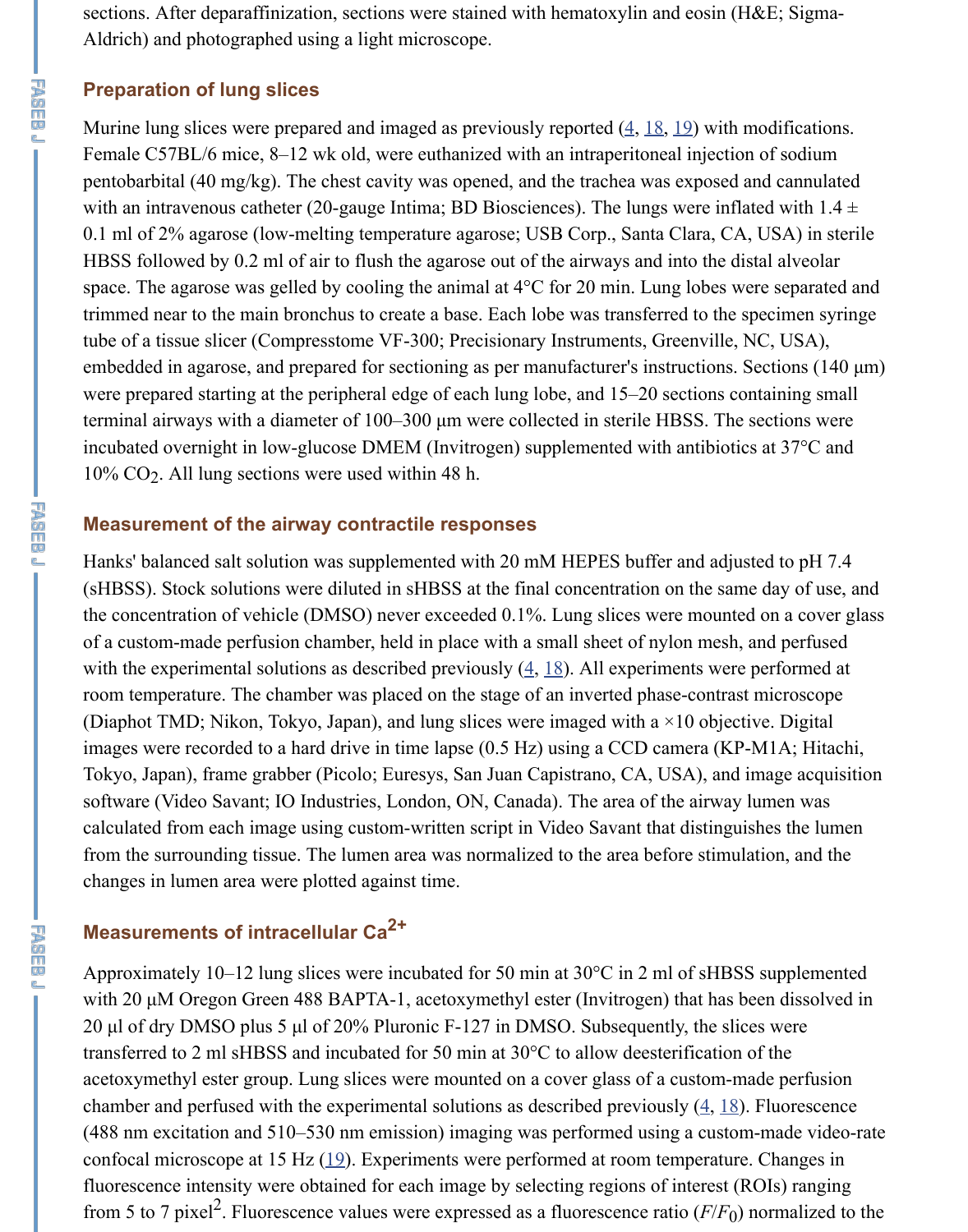#### **Rottlerin activates BK channels and hyperpolarizes the plasma membra ASM**

We examined whether the endogenous BK channels in freshly isolated tracheal smood from C57BL/6 mice could be activated by rottlerin. Step depolarizations were applie potential of −80 mV in whole-cell patch-clamp configuration with an intracellular req containing 1  $\mu$ M free Ca<sup>2+</sup>. Rottlerin (1  $\mu$ M) significantly shifted the  $V_{50}$  for BK cha 73  $\pm$  24 mV in the hyperpolarizing direction ( $n=3$ ,  $P<0.05$ ; **Fig. 14**), consistent with observations in vascular smooth muscle cells (13). 50



#### Figure 1.

Rottlerin activates BK channels and hyperpolarizes the plasma membrane potential. *A*) Representative conductance-voltage (*G-V*) curves from whole-cell voltage-clamp recordings of acutely isolated mouse tracheal smooth muscle cells before (circles) and after **...**

The balance between depolarizing and repolarizing current[s deter](https://www.ncbi.nlm.nih.gov/pmc/articles/PMC3834782/figure/F1/)mines the plasma m of ASM cells. We hypothesized that the activa[tio](https://www.ncbi.nlm.nih.gov/pmc/articles/PMC3834782/#B13)n of BK channels by rottlerin was su hyperpolarization of the plasma membrane of the freshly isolated tracheal smooth must [membrane poten](https://www.ncbi.nlm.nih.gov/pmc/articles/PMC3834782/figure/F1/)ti[al was me](https://www.ncbi.nlm.nih.gov/pmc/articles/PMC3834782/figure/F1/)asured using the amphotericin-perforated current-clamp of Rottlerin hyperpolarized the plasma membrane potential by  $40 \pm 8$  mV, which was re inhibiting BK channels with paxilline  $(n=7, P<0.001;$  Fig. 1*B*). Taken together, these that rottlerin-induced activation of BK channels is sufficient to potently hyperpolariz potential of ASM cells.

#### Acute administration of rottlerin reduces MCh-induced airway hyperrea **a murine OVA-asthma model**

Based on the effects of rottlerin on ASM plasma membrane potential and the prior demonstration that the prior that the membrane potential can affect ASM contractility  $(3)$ , we hypothesized that rottler the AHR of asthma. Mice received an intraperitoneal injection of OVA mixed with al hydroxide or PBS (control) on  $d$  0 and 7 and on alternate days from  $d$  14 through 22, aerosol challenge of either PBS (control) or OVA was [admin](https://www.ncbi.nlm.nih.gov/pmc/articles/PMC3834782/figure/F1/)istered using an ultrason **Fig. 24** and refs.  $20, -22$ ). We measured the airway resistance  $(R_L)$  in control and OV in response to MCh on d 23 and recorded changes in airway resistance from peak val MCh dose using a Buxco forced-maneuvers pulmonary function testing system and restrained whole-

平面而见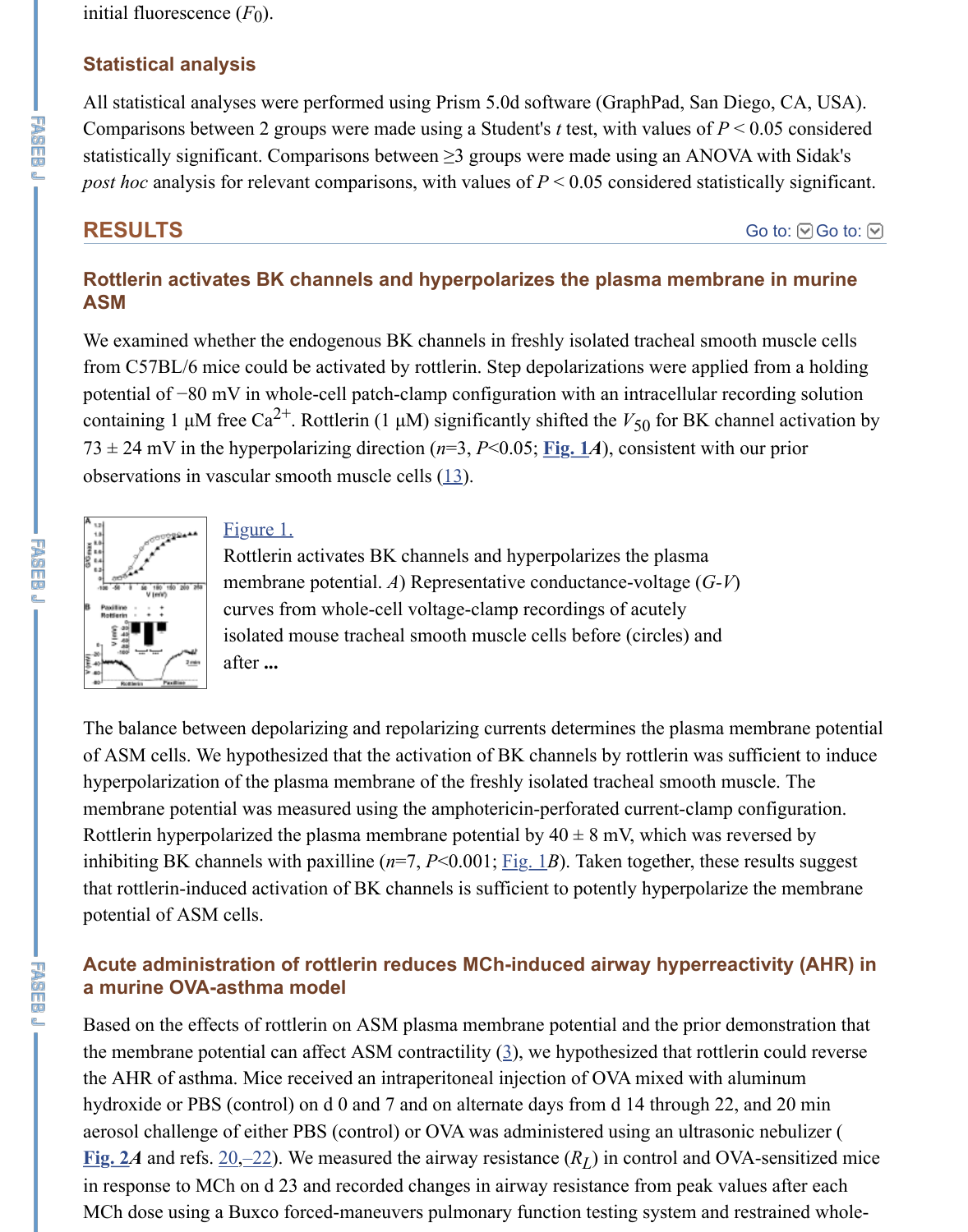

induced AHR in OVA-asthma mice. *A*) Protocol for OVA-asthma model and rottlerin do[sing.](https://www.ncbi.nlm.nih.gov/pmc/articles/PMC3834782/figure/F2/) *B*) Graph of airway resistance *vs.* MCh concentration in nonsensitized (control) or OVA-sensitized and challenged **...**

## **Long-term administ[ration](https://www.ncbi.nlm.nih.gov/pmc/articles/PMC3834782/figure/F2/) of rottlerin reduces airway resistance and infl [OV](https://www.ncbi.nlm.nih.gov/pmc/articles/PMC3834782/#B14)[A-a](https://www.ncbi.nlm.nih.gov/pmc/articles/PMC3834782/#B23)sthma model**

Mice were administered rottlerin  $(5 \mu g/g)$  *via* intraperitoneal injection every other day [through 22 durin](https://www.ncbi.nlm.nih.gov/pmc/articles/PMC3834782/figure/F2/)g [the OVA](https://www.ncbi.nlm.nih.gov/pmc/articles/PMC3834782/figure/F2/)-challenge ( $Fig. 3*A*$ ). At 24 h after the last rottlerin injection,</u> measurements were obtained. The rottlerin-treated OVA asthma mice exhibited a 49% MCh-induced airway resistance (at 50 mg/ml) compared with PBS-treated OVA asth  $(n=20/\text{group}, P<0.001; \underline{Fig. 3}B)$ . Similar effects were observed at lower concentrations *B*). Despite the near normalization of airway resistance by rottlerin the OVA-sensitized with rottlerin had a significant increase in OVA-specific IgE levels (serum OVA spec means±se; nonsensitized, PBS treated: 396.1±18.2, nonsensitized, rottlerin treated: 3 sensitized, PBS treated: 892.6±24.9, OVA sensitized, rottlerin treated: 769.2±46.6 ng



#### Figure 3.

Long-term rotterlin a[dminis](https://www.ncbi.nlm.nih.gov/pmc/articles/PMC3834782/figure/F3/)tration attenuates MCh-induced AHR in OVA-asthma mice. *A*) Protocol for OVA-asthma model and dosing of rottlerin. *B*) Graph of airway resistance *vs.* MCh conc[entratio](https://www.ncbi.nlm.nih.gov/pmc/articles/PMC3834782/figure/F3/)n, measured on d 24 in nonsensitized (control) and OVA-sensitized **...**

OVA sensitization and challenge induced a marked peribronchial and perivascular in inflammatory cells in C57BL/6 mice ( $Fig. 4A$ ) as shown previously  $(20, 21, 24)$ . Rot OVA-asthma mice exhibited less pulmonary inflammatory cell infiltration compared OVA-asthma mic[e. Lungs f](https://www.ncbi.nlm.nih.gov/pmc/articles/PMC3834782/figure/F3/)rom the nonsensitized/challenged mice and from the asthi [lavaged with PB](https://www.ncbi.nlm.nih.gov/pmc/articles/PMC3834782/figure/F3/)S and total, and differential cell counts were determined in the BAL number of inflammatory cells increased in the lungs following OVA sensitization and *B*). Rottlerin significantly reduced the total number of inflammatory cells in OVA-sensitized microscope  $(P<0.001$  for OVA+PBS vs. OVA + rottlerin) and did not affect the number of inflam lungs of nonsensitized control mice (Fig. 4*B*).

## Figure 4.

Long-term rottlerin [admin](https://www.ncbi.nlm.nih.gov/pmc/articles/PMC3834782/figure/F4/)istration attenuates perib[ron](https://www.ncbi.nlm.nih.gov/pmc/articles/PMC3834782/#B20)[chia](https://www.ncbi.nlm.nih.gov/pmc/articles/PMC3834782/#B21)[l an](https://www.ncbi.nlm.nih.gov/pmc/articles/PMC3834782/#B24)d periodical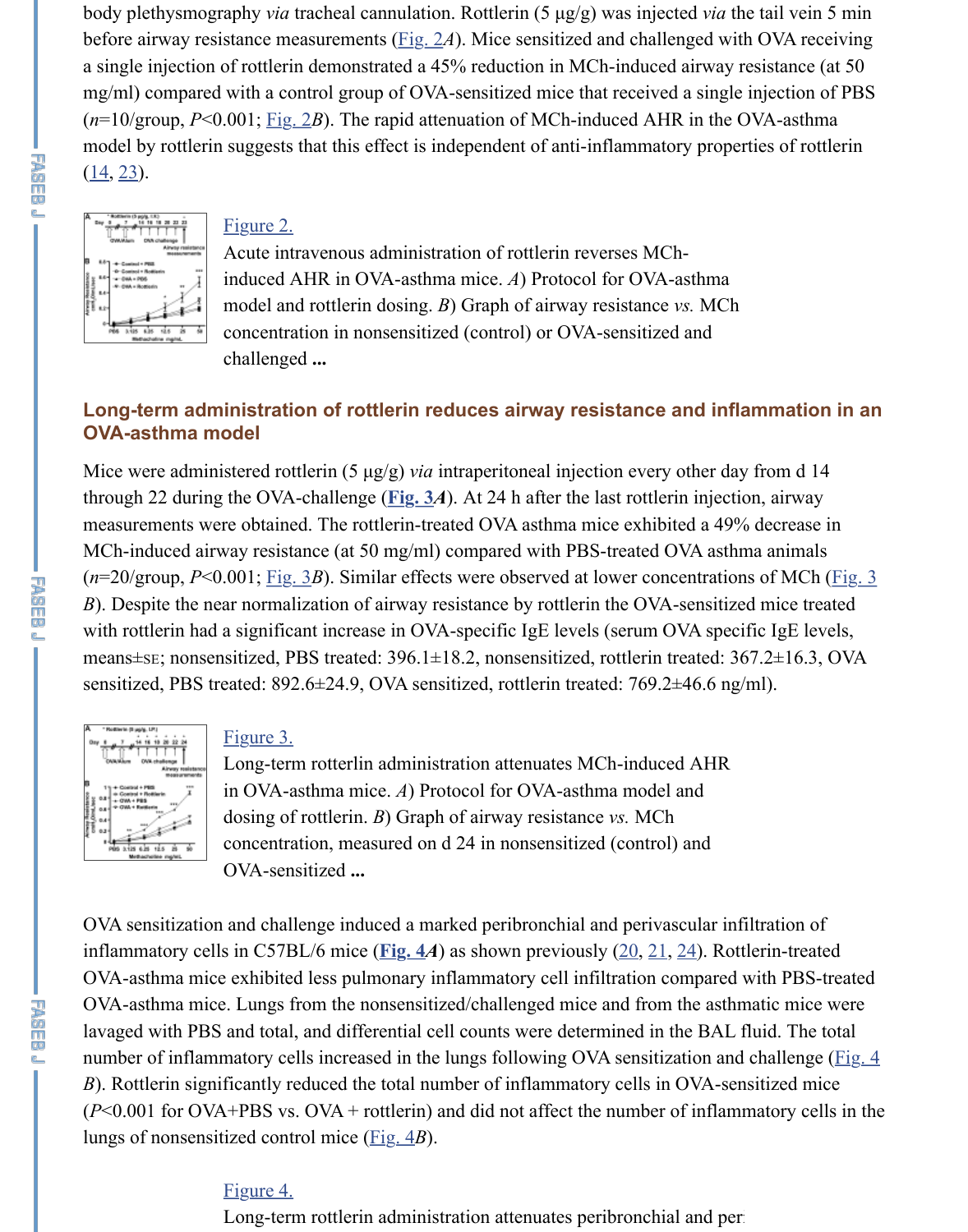#### **Long-term administration of rottlerin attenuates AHR in a HDM model of asthma**

[HDM is a comm](https://www.ncbi.nlm.nih.gov/pmc/articles/PMC3834782/figure/F4/)on allergen that is responsible for the development of asthma in  $\sim$ 10 population  $(16)$ . Exposure to HDM extract in mice causes persistent airway inflammation hyperresponsiveness, and airway remodeling making this an important model for the  $(16, 27)$ .

C57BL/6 mice were exp[ose](https://www.ncbi.nlm.nih.gov/pmc/articles/PMC3834782/#B25)[d to](https://www.ncbi.nlm.nih.gov/pmc/articles/PMC3834782/#B26) either purified HDM extract  $(40 \mu g)$  of whole protein or PBS intranasally for 5 d/wk for 3 wk ( $Fig. 5A$ ;  $n=9-12$  mice/group). Rottlerin was intraperitoneal injection  $3 \times /w$ k for the 3-wk pe[riod. R](https://www.ncbi.nlm.nih.gov/pmc/articles/PMC3834782/figure/F4/)ottlerin-treated, HDM-sensitized 53% decrease in MCh induced airway resistance (at 50 mg/ml) compared with PBS-treated HDM asthma animals  $(P<0.001;$  Fig. 5*B*). Airway measurements were obtained 24 h after the last of last dose of  $P<sub>0.001</sub>$ ,  $p_{1}q_{2}$ rottlerin. Similar to the OVA-sensitized rottlerin-treated animals, we observed a mark BAL cell count, as well as peribronchial and perivascular inflammation in the rottlerinsensitized a[nim](https://www.ncbi.nlm.nih.gov/pmc/articles/PMC3834782/#B16)als as compared with PBS-treated HDM-sensitized animals (Fig. 5*C*, significant reduction in airway resistance and inflammation by rottlerin, the HDM-se t[rea](https://www.ncbi.nlm.nih.gov/pmc/articles/PMC3834782/#B16)t[ed](https://www.ncbi.nlm.nih.gov/pmc/articles/PMC3834782/#B27) with rottlerin had a significant increase in serum HDM specific IgG1 levels (optical density at  $\alpha$ 450 nm, means±sE; nonsensitized, PBS-treated: 9.5±9.7, nonsensitized, rottlerin-trea HDM-sensitized, PBS-treated: 1024.6±1[18.7, H](https://www.ncbi.nlm.nih.gov/pmc/articles/PMC3834782/figure/F5/)DM-sensitized, rottlerin-treated: 111 *P*<0.001 as compared with nonsensitized mice, *P*>0.05 HDM-sensitized, PBS-treated with HDM-sensitized, rottlerin-treated mice).



设施而见

**下海而興** 

#### Figure 5[.](https://www.ncbi.nlm.nih.gov/pmc/articles/PMC3834782/figure/F5/)

Rottlerin attenuates peribronchial and perivascular inflammation and MCh-induced AHR in an HDM model of asthma. *A*) [Protoc](https://www.ncbi.nlm.nih.gov/pmc/articles/PMC3834782/figure/F5/)ol for asthma induction and rottlerin administration using the HDM model. *B*) Graph of airway resistance *vs.* MCh concentration performed **...**

Activation of the mitogen-activated protein (MAP) kinase ERK is a critical event in a pathogenesis and is associated with airway hyperresponsiveness, inflammation, and A proliferation  $(28, 29)$ . The MAP kinase JNK is implicated in T cell and eosinophilic in responses but not [airway hy](https://www.ncbi.nlm.nih.gov/pmc/articles/PMC3834782/figure/F5/)perresponsiveness  $(30)$ . ERK and JNK phosphorylation l activation of kinase activity. ERK phosphorylation was increased by  $129\%$  ( $P<0.05$ ) [homogenates fro](https://www.ncbi.nlm.nih.gov/pmc/articles/PMC3834782/figure/F5/)m HDM-sensitized asthmatic mice compared with controls, whereas phosphorylation was not changed. Chronic rottlerin administration caused a 56% red phosphorylation, but not JNK phosphorylation, in whole-lung homogenates from HD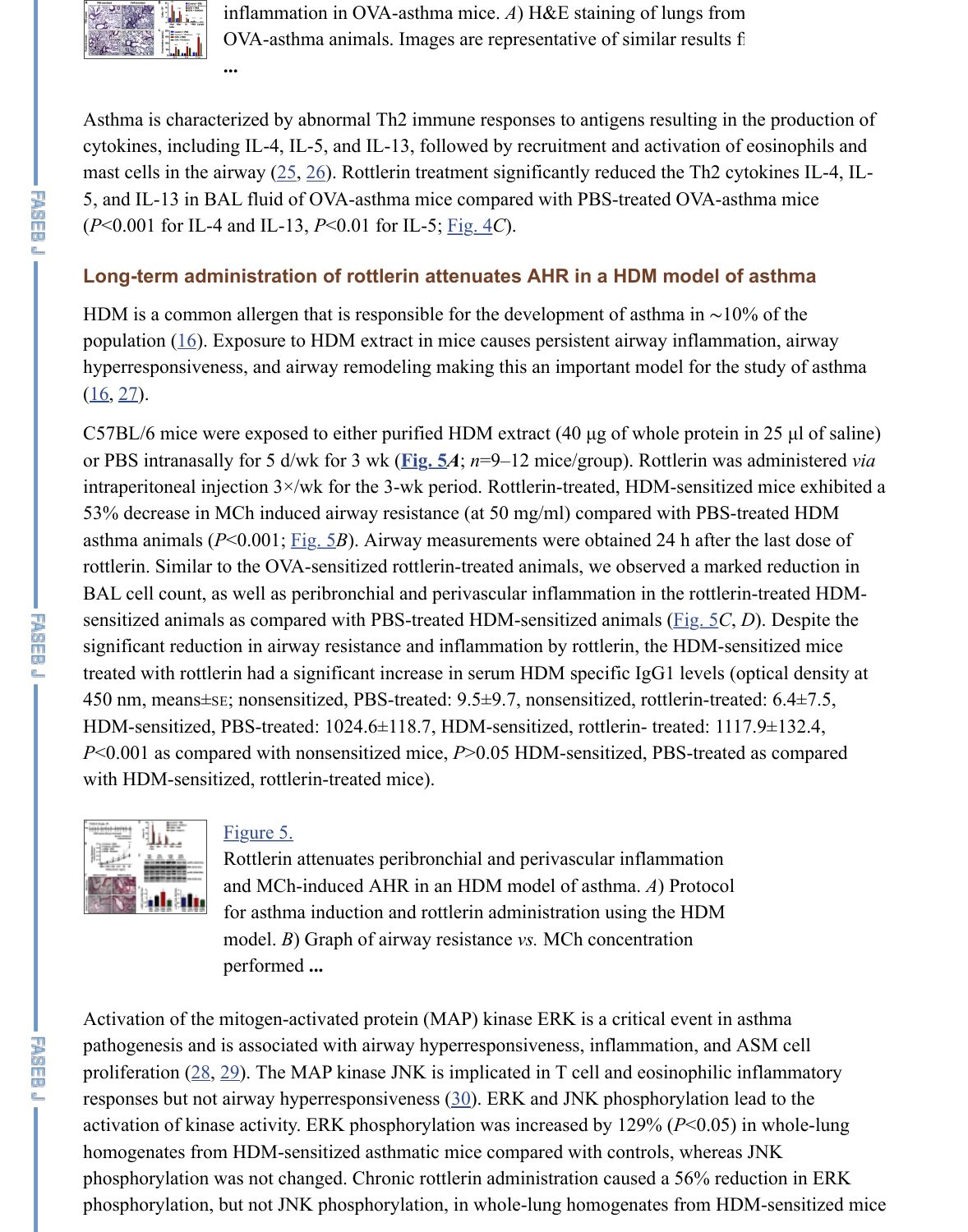[subseq](https://www.ncbi.nlm.nih.gov/pmc/articles/PMC3834782/figure/F5/)uent addition of rottlerin caused a progressive decrease in the frequency of the compared with vehicle-treated lung slices (*Fig. 7B, C* and Supplemental Video S2); the frequency of Ca<sup>2+</sup> oscillations correlated with the relaxation of the airway. These res rottlerin causes ASM relaxation in part by inhibiting agonist-induced  $Ca^{2+}$  oscillation

#### Figure 6.

R[ottlerin](https://www.ncbi.nlm.nih.gov/pmc/articles/PMC3834782/figure/F6/) induces dose-dependent small airway relaxation in lung slices. *A*) Representative phase-contrast images: *1*) airway in a mouse lung sli[ce at re](https://www.ncbi.nlm.nih.gov/pmc/articles/PMC3834782/figure/F7/)st, *2*) airway following stimulation of airway contraction with 100 nM ACh, and *3*[\)](https://www.ncbi.nlm.nih.gov/pmc/articles/PMC3834782/#B4) airway after relaxation **...**



#### Figure 7.

Rottlerin reduces agonist-induced  $Ca^{2+}$  oscillations in ASM cells. *A*[\) Repres](https://www.ncbi.nlm.nih.gov/pmc/articles/PMC3834782/figure/F6/)entative fluorescence confocal image of part of an airway in a lung slice showing epithelial cells (EPCs) lining the airway lumen, underlying smooth muscle cells (SMCs) and a selected **...**

## **[Rottlerin activ](https://www.ncbi.nlm.nih.gov/pmc/articles/PMC3834782/figure/F6/)ates BK channels and hyperpolarizes the membrane pote control and asthmatic ASM cells**

[To determine wh](https://www.ncbi.nlm.nih.gov/pmc/articles/PMC3834782/figure/F7/)e[ther rottle](https://www.ncbi.nlm.nih.gov/pmc/articles/PMC3834782/figure/F7/)rin can be effective in humans, BK currents were recorde isolated from patients without (normal) and with asthma (**Fig. 8**). Similar to our finding cells rottlerin (0.5  $\mu$ M) significantly shifted the  $V_{50}$  for BK channel activation by 73. control cells ( $n=5$ ,  $P<0.01$ , Fig. 8*A*) and 71.8  $\pm$  14.6 mV in asthmatic cells ( $n=5$ ,  $P<0$ ). Therefore, rottlerin was effective in activating BK channels in asthmatic human ASN

## Figure 8.

Rottlerin activates BK channels in human ASM cells. *A*) Normalized *G-V* curves from whole-cell voltage-clamp recordings of primary human ASM cells from patients without asthma, before (open circles) and after (solid circles) 0.5 µM rottlerin (*n* **...**

属恩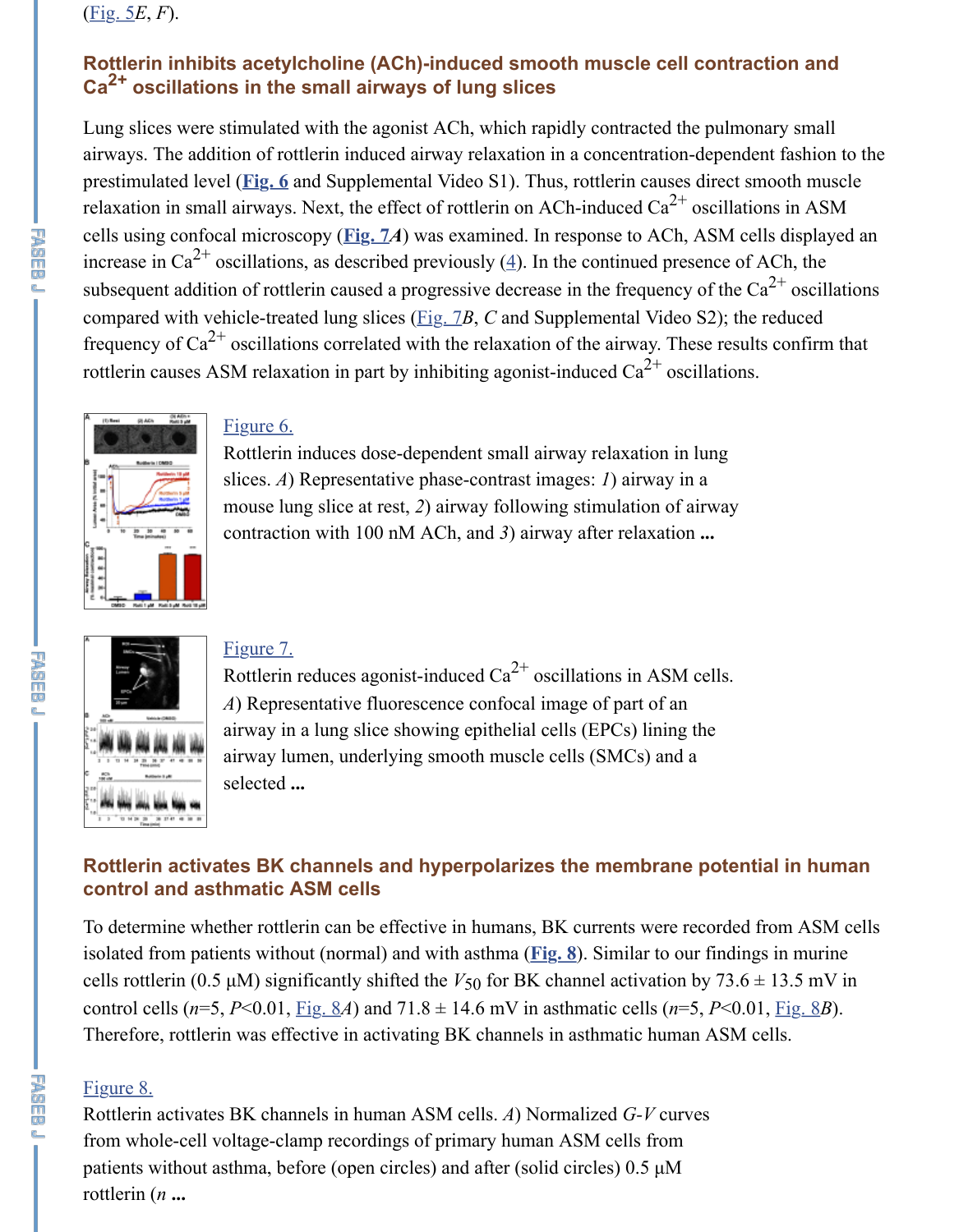and pulmonary inflammation. Outiling the  $\sigma$   $\sigma$  and HDM models [asthma, we show](https://www.ncbi.nlm.nih.gov/pmc/articles/PMC3834782/figure/F8/) that rottlerin attenuates MCh-induced AHR and inflammatory cell in lung. Rottlerin did not inhibit the sensitization to OVA or HDM. Th2 cytokines and E phosphorylation were decreased in the rottlerin-treated asthmatic mice, likely explain inflammatory cell infiltration in the lungs. The marked reduction in airway resistance a single intravenous injection of rottlerin and the inhibition of ACh-induced airway c rottlerin in *ex vivo* lung slices suggest that the effect of rottlerin on airway contractility and not solely dependent on immunomodulation. The profound reduction in airway r rottlerin in the chronically treated asthmatic animals is therefore likely due to a comb inflammation and airway contractility.

#### **Rottlerin hyperpolarizes ASM membrane potential and directly inhibits a contractility**

ASM contraction is mediated primarily by activation of M2 and M3 muscarinic cholinergie receptors. MCh inhibits BK channel activity by both a  $G\beta\gamma$ -mediated mechanism and activation phospholipase C/PKC pathway  $(31)$ . Conversely, inhibition of BK channels enhances induced airway contraction  $(11, 32)$ . Since BK channels oppose cholinergic M2 receptordepolarization and activation of voltage-dependent  $Ca^{2+}$  channels in tracheal smooth rottlerin may augment the BK channel-mediated inhibition of M2 signaling reducing contraction.

How might hyperpolarizing the membrane potential of ASM reduce airway contracti animals and in *ex vivo* lung slices? Hyperpolarization of the membrane potential inhi dependent Ca<sup>2+</sup> channels thereby reducing contractility. The role of voltage-depende in ASM relaxation is controversial, however, since the level of depolarization of ASN insufficient to activate the high-voltage  $Ca^{2+}$  channels. Moreover,  $Ca^{2+}$  channel bloc effective therapeutics for asthma [\(3](https://www.ncbi.nlm.nih.gov/pmc/articles/PMC3834782/#B31)4). Alternatively, T-type voltage-dependent  $Ca^{2+}$ are expressed in ASM, coul[d co](https://www.ncbi.nlm.nih.gov/pmc/articles/PMC3834782/#B11)[ntri](https://www.ncbi.nlm.nih.gov/pmc/articles/PMC3834782/#B32)bute to depolarization-mediated contraction  $(35)$ . dependent Ca<sup>2+</sup> influx could [r](https://www.ncbi.nlm.nih.gov/pmc/articles/PMC3834782/#B33)efill the internal Ca<sup>2+</sup> stores essential for Ca<sup>2+</sup> oscillations (4), ratherthan directly affecting myofilament Ca<sup>2+</sup> (33).

The effects of hyperpolarization on airway contractility may also be independent of Ca Rottlerin-mediated hyperpolarization may inhibit the voltage-dependent activation of receptors, which act *via* G<sub>q</sub> and phospholipase C, and generate IP<sub>3</sub> to induce  $Ca^{2+}$  re and further Ca<sup>2+</sup> release *via* RyRs due to local Ca<sup>2+</sup>-induced Ca<sup>2+</sup> release (3). Rottle hyperpolarization also may inhibit the voltage-dependent activation of Rho kinase  $(6)$ 2+

2+

水动血呢

**下降的问题**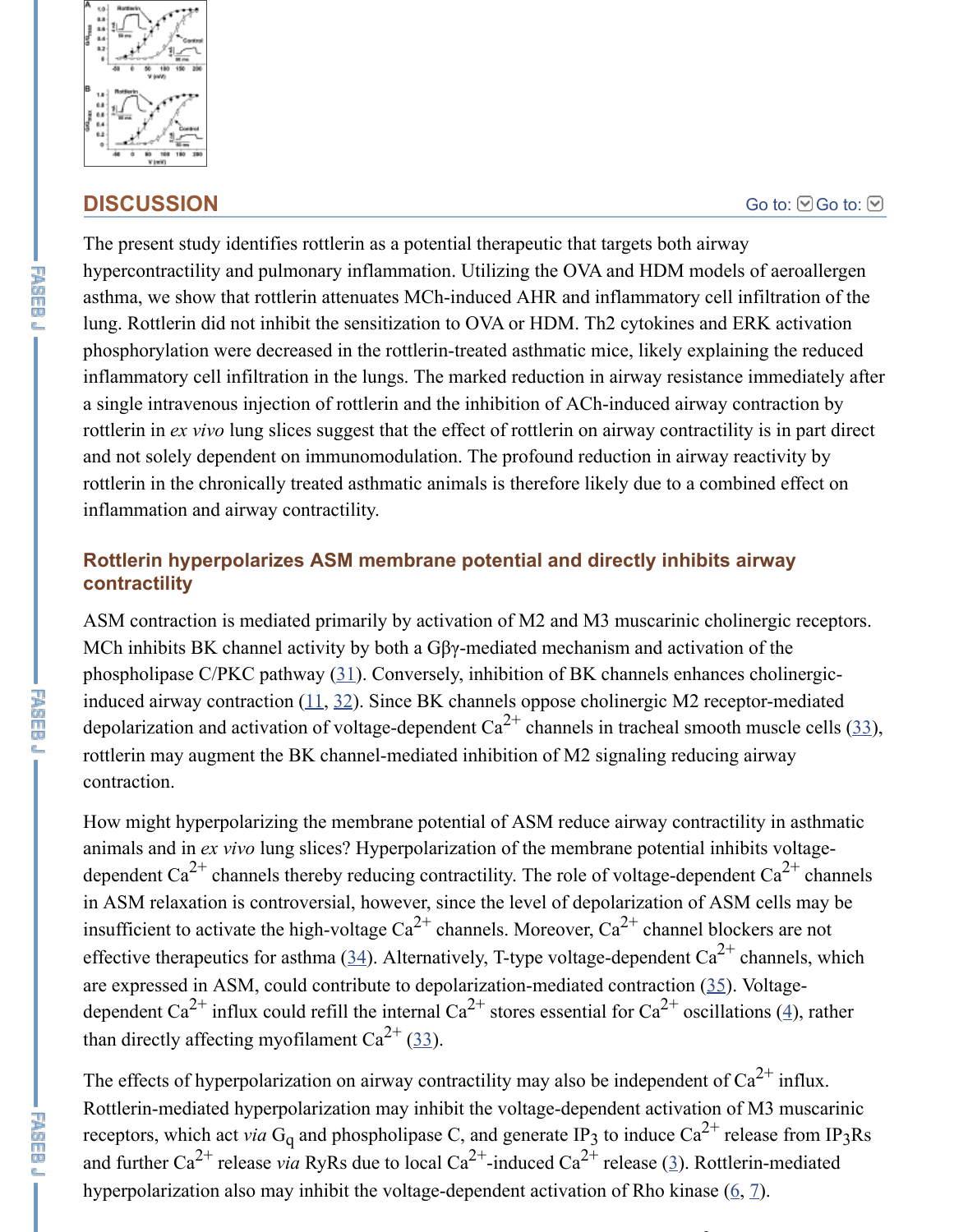#### **Rottlerin reduces inflammatory cell infiltration in asthm[a](https://www.ncbi.nlm.nih.gov/pmc/articles/PMC3834782/#B4)**

Long-term administration of rottlerin during the period of OVA and HDM challenge peribronchial and perivascular inflammatory cell infiltration as well as the Th2-speciproduction characteristic of these models. Rottlerin inhibits histamine release  $(23)$ , re eosinophil migration (40), and decreases monocyte chemotactic factor-1 (MCP-1) rel phorbol myristate acetate (PMA)-induced phosphorylation of ERK-1 and ERK-2 in T [peri](https://www.ncbi.nlm.nih.gov/pmc/articles/PMC3834782/#B36)[p](https://www.ncbi.nlm.nih.gov/pmc/articles/PMC3834782/#B37)[her](https://www.ncbi.nlm.nih.gov/pmc/articles/PMC3834782/#B38)al blood is blocked by rottlerin  $(42)$ . Rottlerin also decreases the HDM-medi ERK in human monocytic THP-1 cells (43).

ERK phosphorylation, which is observed in the airway epithelium and smooth muscle cells of patients. with asthma  $(44)$ , correlates with disease severity. ERK phosphorylation is associated hyperresponsiveness and proliferation  $(28, 29, 45)$ , leukotriene C4 synthesis  $(46, 47)$ mediated eotaxin release from ASM cells  $(48)$ , eotaxin-stimulated eosinophil degranulation (49), and  $(48)$ , and  $(48)$ , and  $(49)$ granulocyte-macrophage colony-stimulating factor (GM-CSF) release  $(50)$ . Pharmac of MEK1/2, the upstream activator of ERK1/2, blocked airway inflammation i[n a](https://www.ncbi.nlm.nih.gov/pmc/articles/PMC3834782/#B23) mo acute asthma  $(51)$ . In [add](https://www.ncbi.nlm.nih.gov/pmc/articles/PMC3834782/#B40)ition, the ERK inhibitor U0126 has been exa[min](https://www.ncbi.nlm.nih.gov/pmc/articles/PMC3834782/#B41)ed in the ov asthma and similar to rottlerin, intraperitoneal administration decreased Th2 cytokine count, airway hyperresponsiveness, and [ER](https://www.ncbi.nlm.nih.gov/pmc/articles/PMC3834782/#B42)K phosphorylation in lung homogenates ( deficient mice also fail to develop exper[ime](https://www.ncbi.nlm.nih.gov/pmc/articles/PMC3834782/#B43)ntal asthma  $(52)$ . We showed that rottlering induced ERK phosphorylation *in vivo*, which correlated with a reduction in airway re lung inflamm[atio](https://www.ncbi.nlm.nih.gov/pmc/articles/PMC3834782/#B44)n. In the HDM model, JNK phosphorylation was not increased cons variable activation in asthma  $(53, 54)$ . [Tak](https://www.ncbi.nlm.nih.gov/pmc/articles/PMC3834782/#B28)[en t](https://www.ncbi.nlm.nih.gov/pmc/articles/PMC3834782/#B29)[oge](https://www.ncbi.nlm.nih.gov/pmc/articles/PMC3834782/#B45)ther, rottlerin reduces Th2 c[yto](https://www.ncbi.nlm.nih.gov/pmc/articles/PMC3834782/#B46)[kine](https://www.ncbi.nlm.nih.gov/pmc/articles/PMC3834782/#B47) lungs likely *via* the inhibition of ERK pho[sph](https://www.ncbi.nlm.nih.gov/pmc/articles/PMC3834782/#B48)orylation and activity.

Rottl[erin](https://www.ncbi.nlm.nih.gov/pmc/articles/PMC3834782/#B50) is a natural compound isolated from the powder (kamala) covering the caps *phillippinensis* (the monkey-faced tree). Kamala has been used for centuries in India agent against [tape](https://www.ncbi.nlm.nih.gov/pmc/articles/PMC3834782/#B51)worm  $(55)$ , suggesting excellent safety when administered in this form. model of Parkinson's disease, a dose 4 times higher than the one used in this study w orally or *via* intraperitoneal injection to C57/BL mice without side effects (56).

Current acute therapies for asthma include β-adrenergic [ago](https://www.ncbi.nlm.nih.gov/pmc/articles/PMC3834782/#B52)nists, which enhance cardiac chronotropy,  $\alpha$ thereby limiting their use in patients with cardiovascular comorbidities. Since BK ch a role in modulating the electr[oph](https://www.ncbi.nlm.nih.gov/pmc/articles/PMC3834782/#B53)[ysi](https://www.ncbi.nlm.nih.gov/pmc/articles/PMC3834782/#B54)ological properties of the heart, direct activation by rottlerin, which hyperpolarizes the ASM plasma membrane potential and inhibits may be an alternative to β-adrenergic agonists in mediating acute airway relaxation. I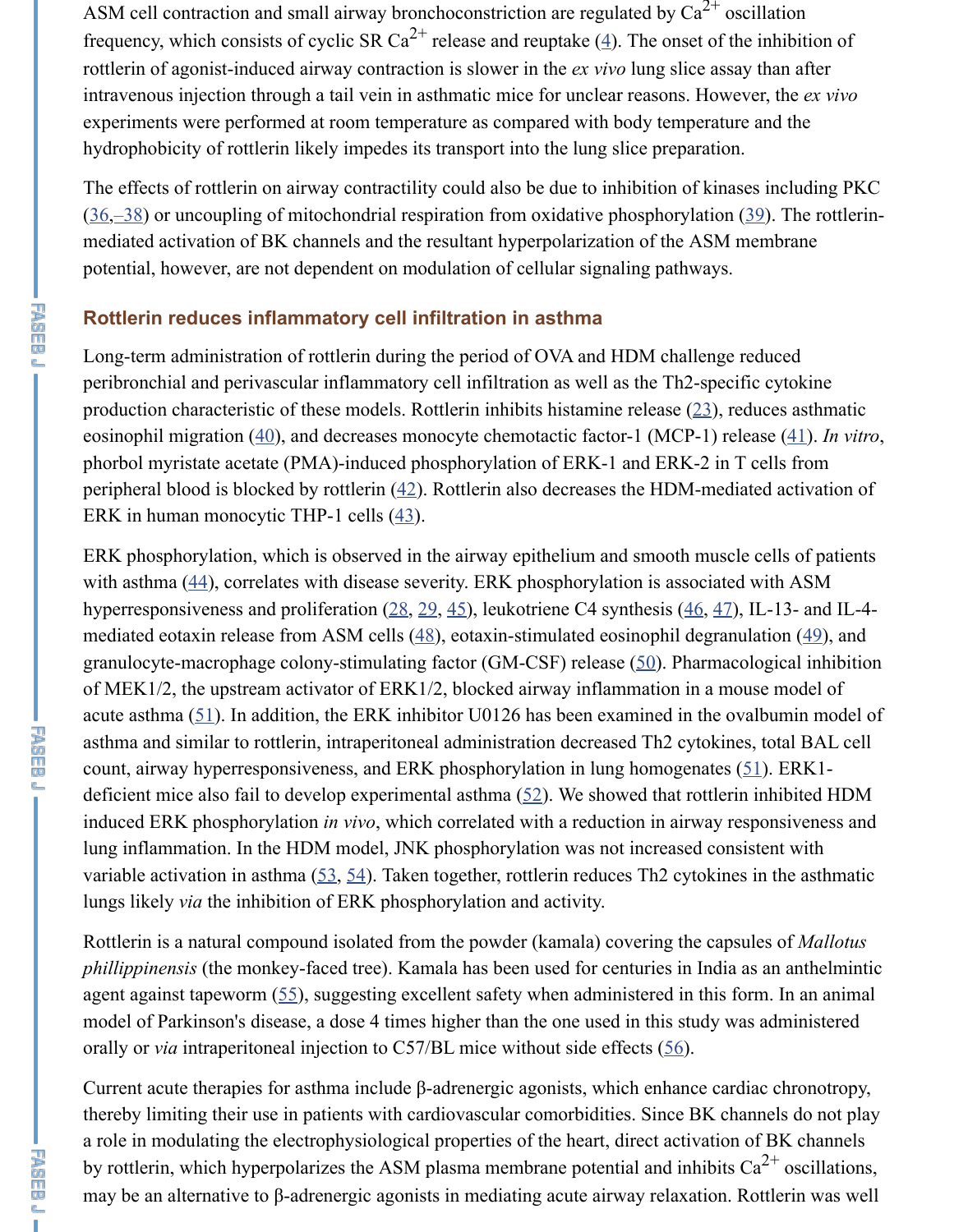## **Acknowledgments**

The authors thank Yong-Xiao Wang and members of the Wang laboratory at Albany (Albany, NY, USA) for help with the isolation of murine ASM cells. The authors than Emala and Elizabeth Townsend for providing human ASM cells and for thoughtful c work. The authors thank Jacquelyn Trice for assistance with the lung slice experiments,  $\frac{d}{dt}$ for assistance with cell culture and histology, and Dr. Amy Simon for advice about the HDM model. The authors thank Drs. Tiffany Thomas and Serge Cremers (Columbia University Biographic L[ab, Irving Institute f](https://www.ncbi.nlm.nih.gov/pmc/articles/PMC3834782/bin/supp_27_12_4975__index.html)or Clinical and Translational Research; U.S. National Institutes UL1 TR000040) for assistance with the liquid chromatography-mass spectrometry w

This study was supported by funds from an American Asthma Foundation grant (to A. National Institute of Heart, Lung, and Blood grants P01-HL-081172 (to S.O.M., A.R. R01-HL-086936 (to J.M.D.), T32-HL-007854 (to M.P.G.), and T32-HL-007343 (to M. Heart Association grant 11SDG5670050 (to J.F.P.-Z.); American Lung Association g N (to J.F.P.-.Z); and Flight Attendant Medical Research Institute Young Clinical Scie 103236 (to J.M.D. and M.P.G.). Columbia University, on behalf of S.O.M., S.I.Z., A. has filed a patent for the use of rottlerin in activating BK channels and treating asthm

This article includes supplemental data. Please visit *http://www.fasebj.org* to obtain this informa

ACh acetylcholine AHR airway hyperreactivity ASM airway smooth muscle BAL bronchoalveolar lavage BK channel large conductance voltage- and calcium-activated potassium channel  $\lbrack Ca^{2+}\rbrack$  intracellular calcium concentration ER endoplasmic reticulum ERK extracellular signal-regulated kinase  $FEV<sub>1</sub>$  forced expiratory volume in 1 s H&E hematoxylin and eosin HDM house dust mite IP<sub>3</sub> inositol 1,4,5-trisphosphate IP<sub>3</sub>R inositol 1,4,5-trisphosphate receptor JNK c-Jun N-terminal kinase

ČD.

下海<br>中国<br>中国<br>中国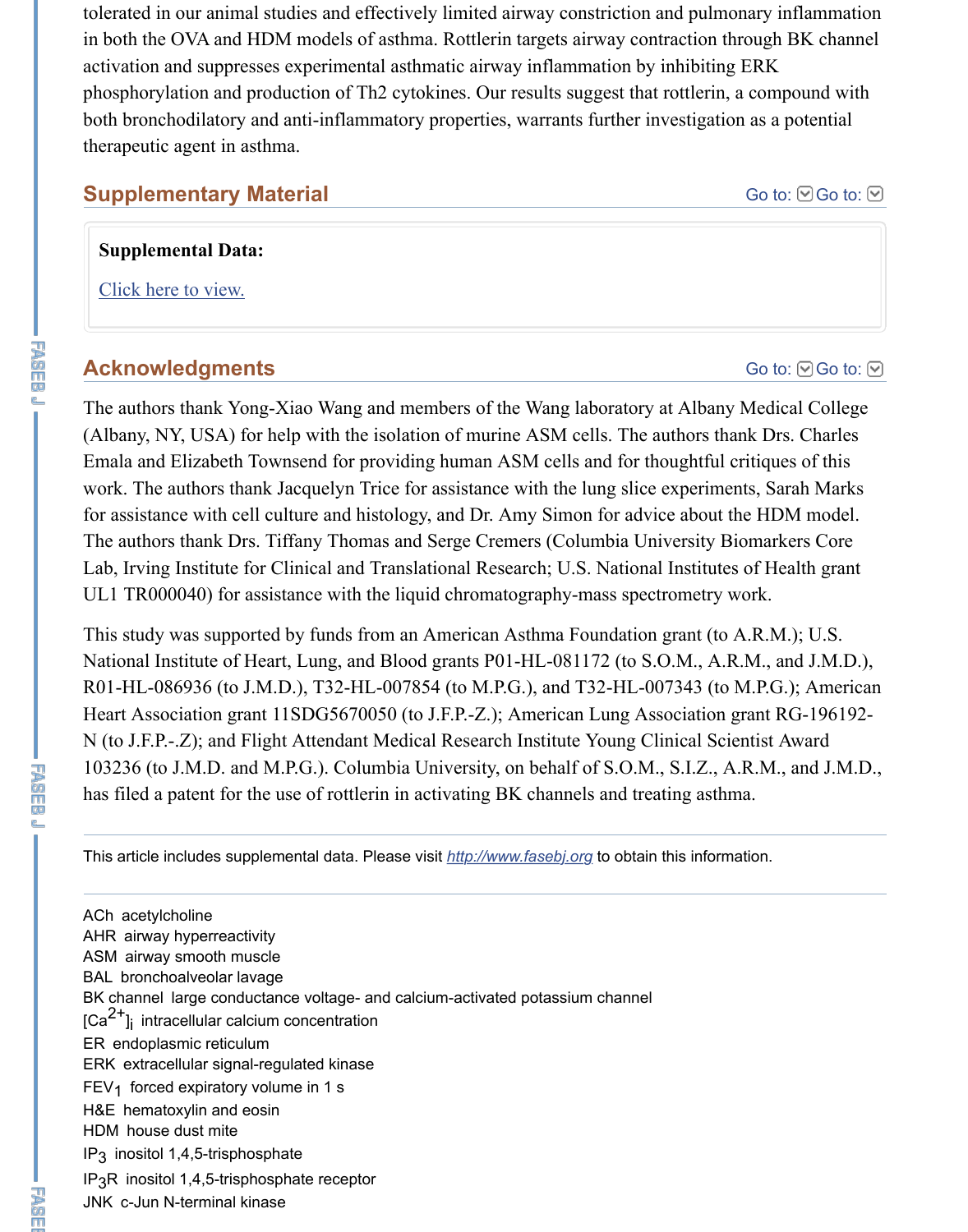new directions. Respir. Res. 7, 123. [PMC free article] [PubMed]

3. Liu Q. H., Zheng Y. M., Korde A. S., Yadav V. R., Rathore R., Wess J., Wang Y. X. Membrane depolarization causes a direct activation of G protein-coupled receptors leading  $Ca^{2+}$  release in smooth muscle. Proc. Natl. Acad. Sci. U. S. A. 106, 11418–11423 [ $\underline{P}$ ] [PubMed]

4. Perez J. F., Sanderson M. J. (2005) The frequency of calcium oscillations induced and KCl determine the contraction of smooth muscle cells of intr[apulmona](https://www.ncbi.nlm.nih.gov/pubmed/19264689)ry bronchioles. Physiol. 125, 535–553 [PMC free article] [PubMed]

5. Ben-Chaim Y., Tour O., Dascal N., Parnas I., Parnas H. (2003) The M2 muscarinic coupled receptor is voltage-sensitive[. J. Biol. Chem. 2](https://www.ncbi.nlm.nih.gov/pmc/articles/PMC1592490/)7[8, 22482–](https://www.ncbi.nlm.nih.gov/pubmed/17010205)22491 [PubMed]

6. Janssen L. J., Tazzeo T., Zuo J., Pertens E., Keshavjee S. (2004) KCl evokes contra smooth muscle via activation of RhoA and Rho-kinase. Am. J. Physiol. Lung Cell. M [L852–L8](https://www.ncbi.nlm.nih.gov/pubmed/19549818)58 [PubMed]

7. Liu C., Zuo J., Pertens E., Helli P. B., Janssen L. J. (2005) Regulation of Rho/ROC airway smooth muscle by membrane potential and  ${[Ca}^{2+}]_i$ . Am. J. Physiol. Lung Cel 289, L574–L582 [Pub[Med\]](https://www.ncbi.nlm.nih.gov/pmc/articles/PMC2234076/) i

8. Kotlikoff M. I., Kamm K. E. (1996) Molecular mechanisms of beta-adrenergic rela smooth muscle. Annu. Rev. Physiol. 58, 115–141 [PubMed]

9. Butler A., Tsunoda S., McCobb D. P., Wei A., Salkoff L. (1993) mSlo, a complex mouse general mouse generalism. encoding "maxi" calcium-activated potassium channels. Science 261, 221-224 [Publ

10. Knaus H. [G., Garc](https://www.ncbi.nlm.nih.gov/pubmed/15208091)ia-Calvo M., Kaczorowski G. J., Garcia M. L. (1994) Subunit high conductance calcium-activated potassium channel from smooth muscle, a repres mSlo and slowpoke family of potassium channels. J. Biol. Chem. 269, 3921-3924 [ $\underline{P}$ 

11. Semenov I., [Wang B., H](https://www.ncbi.nlm.nih.gov/pubmed/15937065)erlihy J. T., Brenner R. (2006) BK channel beta1-subunit calcium handling and constriction in tracheal smooth muscle. Am. J. Physiol. Lung C 291, L802–L810 [PubMed]

12. Seibold M. A., Wang B., Eng C., Kumar G., B[eckman K](https://www.ncbi.nlm.nih.gov/pubmed/8815788). B., Sen S., Choudhry S. Lenoir M., Watson H. G., Thyne S., Williams L. K., Kumar R., Weiss K. B., Gramme C., Schleimer R. P., Burchard E. G., Brenner R. (2008) An african-specific functional KCNMB1 shows sex-specific association with asthma severity. Hum. Mol. Genet. 17

出现的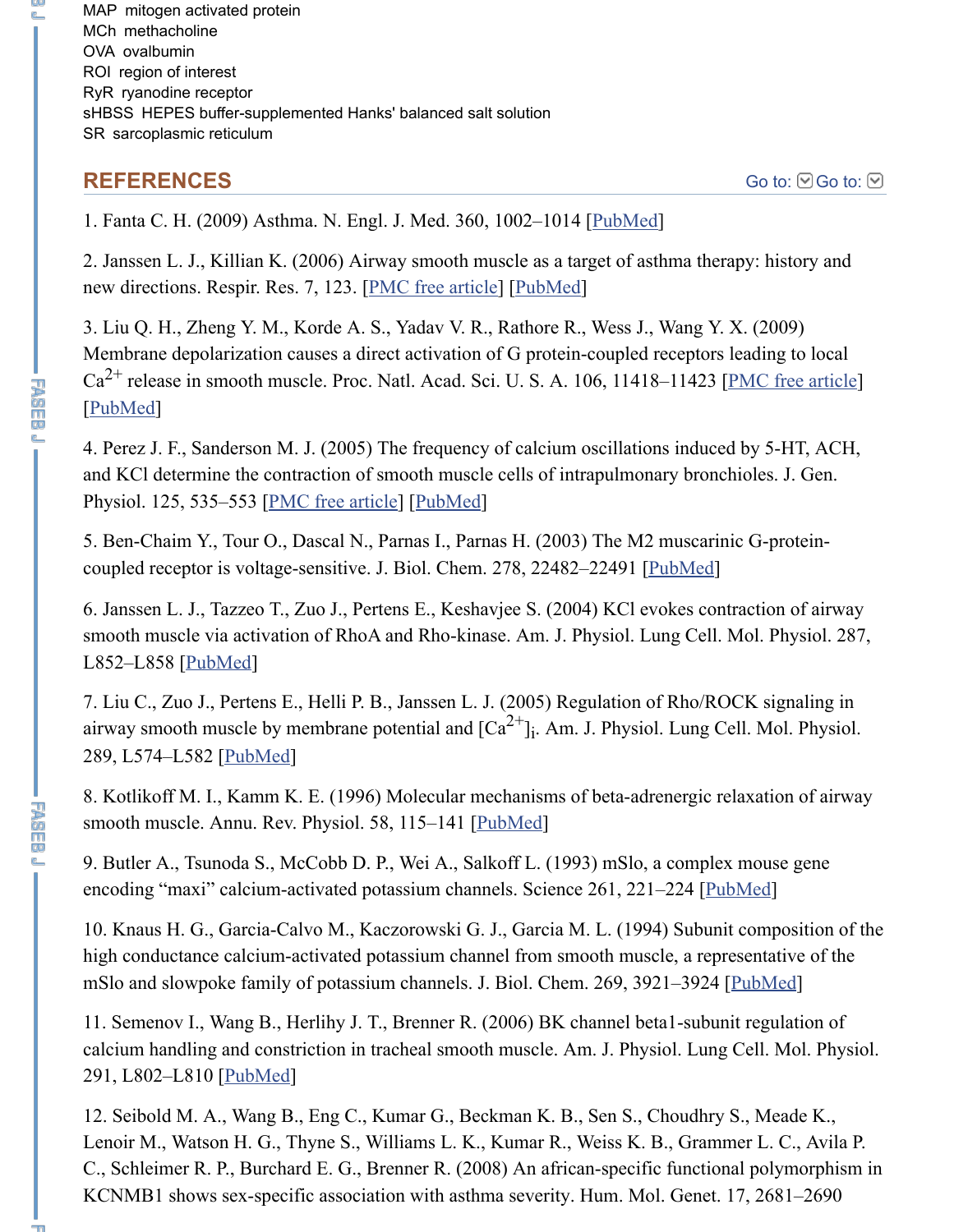[16. Johnson J. R.,](https://www.ncbi.nlm.nih.gov/pmc/articles/PMC2733805/) [Wiley R. E](https://www.ncbi.nlm.nih.gov/pubmed/18535015)., Fattouh R., Swirski F. K., Gajewska B. U., Coyle A. J Ramos J. C., Ellis R., Inman M. D., Jordana M. (2004) Continuous exposure to house chronic airway inflammation and structural remodeling. Am. J. Respi[r. Crit. C](https://www.ncbi.nlm.nih.gov/pubmed/15998639)are Me [PubMed]

17. Henderson W. R., Jr., Tang L. O., Chu S. J., Tsao S. M., Chiang G. K., Jones F., J Wang H., Chi E. Y. (2002) A role for cysteinyl leukotrienes in airway remodeling in a model. Am. J. Respir. Crit. Care Med. 165, 108–116 [PubMed]

18. Perez-Zoghbi J. F., Bai Y., Sanderson M. J. (2010) Nitric oxide induces airway sn relaxation by decreasing th[e frequency of ag](https://www.ncbi.nlm.nih.gov/pmc/articles/PMC2853343/)o[nist-indu](https://www.ncbi.nlm.nih.gov/pubmed/20097735)ced  $Ca2+$  oscillations. J. Gen. 247–259 [PMC free article] [PubMed]

19. Sanderson M. J., Parker I. (2003) Video-rate confocal microscopy. Methods Enzy 481 [PubMed]

20. Wang J., Homer R. J., Chen Q., Elias J. A. (2000) Endogenous and exogenous IL aeroallergen-induced Th2 inflammation. J. Immunol. 165, 4051–4061 [PubMed]

21. Neuhaus-Steinmetz U., Glaab T., Daser A., Braun [A., Lom](https://www.ncbi.nlm.nih.gov/pubmed/11779739)matzsch M., Herz U., Renz H. (2000) Sequential development of airway hyperresponsiveness and acute air a mouse model of allergic inflammation. Int. Arch. Allergy Immunol. 121, 57–67  $[**P**$ 

22. Mehr[a D., Sternberg D.](https://www.ncbi.nlm.nih.gov/pmc/articles/PMC2828908/) I[., Jia Y., C](https://www.ncbi.nlm.nih.gov/pubmed/20176853)anfield S., Lemaitre V., Nkyimbeng T., Wilder D'Armiento J. (2010) Altered lymphocyte trafficking and diminished airway reactivity mice expressing human MMP-9 in a mouse model of asthma. Am. J. Physiol. Lung C 298, [L189–L1](https://www.ncbi.nlm.nih.gov/pubmed/12622163)96 [PMC free article] [PubMed]

23. Cho S. H., Woo C. H., Yoon S. B., Kim J. H. (2004) Protein kinase Cdelta functions  $Ca^{2+}$  mobilization in FcepsilonRI signaling to degranulation in mast ce[lls. J. All](https://www.ncbi.nlm.nih.gov/pubmed/11034416)ergy 114, 1085–1092 [PubMed]

24. Blacquiere M. J., Hylkema M. N., Postma D. S., Geerlings M., Timens W., Melgert Airway inflammation and remodeling in two mouse models of asthma: comparison of females. Int. Arch. Allergy Immunol. 153, 173–181 [PubMed]

25. Taylor A., Verhagen J., Blaser K., Akdis M., Akdis C. A. (2006) Mechanisms of suppression by interleukin-10 and transforming growth factor-beta: the role of T regulator-Immunology 117, [433–442 \[PMC f](https://www.ncbi.nlm.nih.gov/pmc/articles/PMC2822563/)r[ee article\]](https://www.ncbi.nlm.nih.gov/pubmed/19940022) [PubMed]

26. Jaffar Z., Sivakuru T., Roberts K. (2004) CD4+CD25+ T cells regulate airway eo

不要吃的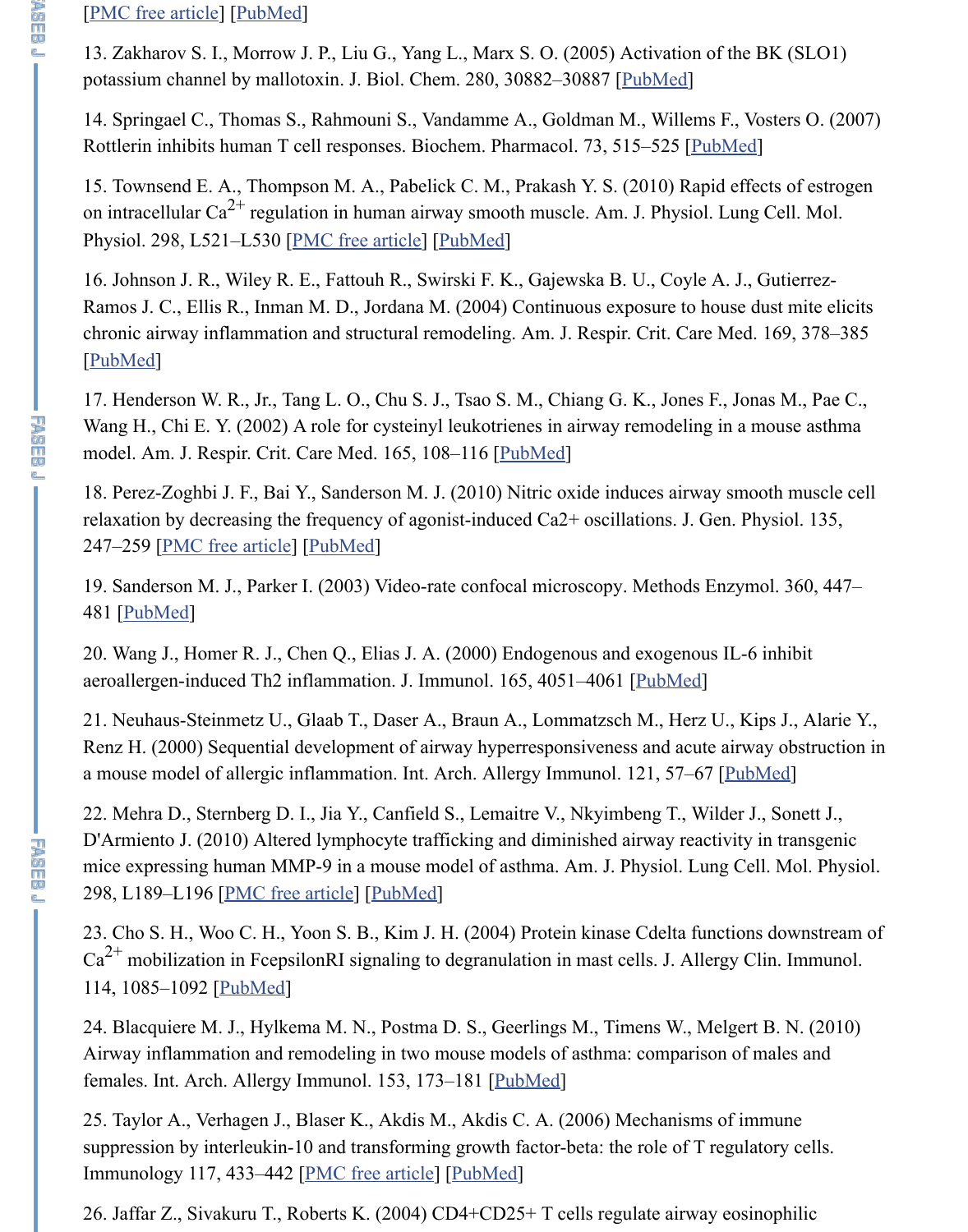$29.$  Lee J. H.,  $29.$  Lee J. L. (2001) ERK activities and mitogenesis and mitogenesis and mitogenesis and mitogenesis and mitogenesis and mitogenesis and mitogenesis and mitogenesis and mitogenesis and mitogenesis and mi in human airway smooth muscle cells. Am. J. Physiol. Lung Cell. Mol. Physiol. 280, [PubMed]

30. Eynott P. R., Nath P., Leung S. Y., Adcock I. M., Bennett B. L., Chung K. F. (2003) induced inflammation and airway epithelial and smooth muscle cell proliferation: rol t[erminal k](https://www.ncbi.nlm.nih.gov/pubmed/20732990)inase. Brit. J. Pharmacol. 140, 1373–1380 [PMC free article] [PubMed]

31. Zhou X. B., Wulfsen I., Lutz S., Utku E., Sausbier U., Ruth P., Wieland T., Korth muscarinic receptors induce airway smooth muscle activation via a dual, Gbetagamm inhibition of large conductance Ca2+-activated [K+ chann](https://www.ncbi.nlm.nih.gov/pubmed/10588629)el activity. J. Biol. Chem. 2 [PMC free article] [PubMed]

下の のうしょう こうしょう こうしょう こうしょう こうしょう こうしょう しんかん こうしゃ

**下降的问题** 

e.<br>.

32. Kume H., Mikawa K., Takagi K., Kotlikoff M. I. (1995) Role of G proteins and K t[he musca](https://www.ncbi.nlm.nih.gov/pubmed/11290527)rinic and beta-adrenergic regulation of airway smooth muscle. Am. J. Phys Mol. Physiol. 268, L221–L229 [PubMed]

33. Semenov I., Wang B., Herlihy J. T., Brenner R. (2011) BK channel beta1 subunit contraction secondary to M2 muscarinic acetylcholin[e receptor mediat](https://www.ncbi.nlm.nih.gov/pmc/articles/PMC1574155/)e[d depolari](https://www.ncbi.nlm.nih.gov/pubmed/14623764)zation. 589, 1803–1817 [PMC free article] [PubMed]

34. Barnes P. J. (1985) Clinical studies with calcium antagonists in asthma. Br. J. Clin. [20\(Suppl. 2\), 289S](https://www.ncbi.nlm.nih.gov/pmc/articles/PMC3258941/)[–298S \[PM](https://www.ncbi.nlm.nih.gov/pubmed/18524769)C free article] [PubMed]

35. Janssen L. J. (1997) T-type and L-type  $Ca^{2+}$  currents in canine bronchial smooth characterization and physiological roles. Am. J. Physiol. Cell Physiol. 272, C1757–C

36. Gschwendt M., Muller H. J.[, Kielbass](https://www.ncbi.nlm.nih.gov/pubmed/7864143)a K., Zang R., Kittstein W., Rincke G., Mar Rottlerin, a novel protein kinase inhibitor. Biochem. Biophys. Res. Commun. 199, 93

37. Soltoff S. P. (2007) Rottlerin: an inappropriate and ineffective inhibitor of PKCde. Pharmacol. Sci. 28, 453-458 [*PubMed*]

38. Davies S. P., Reddy H., Caivano M., Cohen P. (2000) Specificity and mechanism commonly used protein ki[nase inhibitors. B](https://www.ncbi.nlm.nih.gov/pmc/articles/PMC1400645/)i[ochem. J.](https://www.ncbi.nlm.nih.gov/pubmed/3902071) 351, 95–105 [PMC free article]

39. Soltoff S. P. (2001) Rottlerin is a mitochondrial uncoupler that decreases cellular indirectly blocks protein kinase Cdelta tyrosine phosphorylation. J. Biol. Chem. 276, [PubMed]

40. Langlois A., Chouinard F., Flamand N., Ferland C., Rola-Pleszczynski M., Lavio Crucial implication of protein kinase C (PKC)-delta, PKC-zeta, ERK- $1/2$ , and p38 M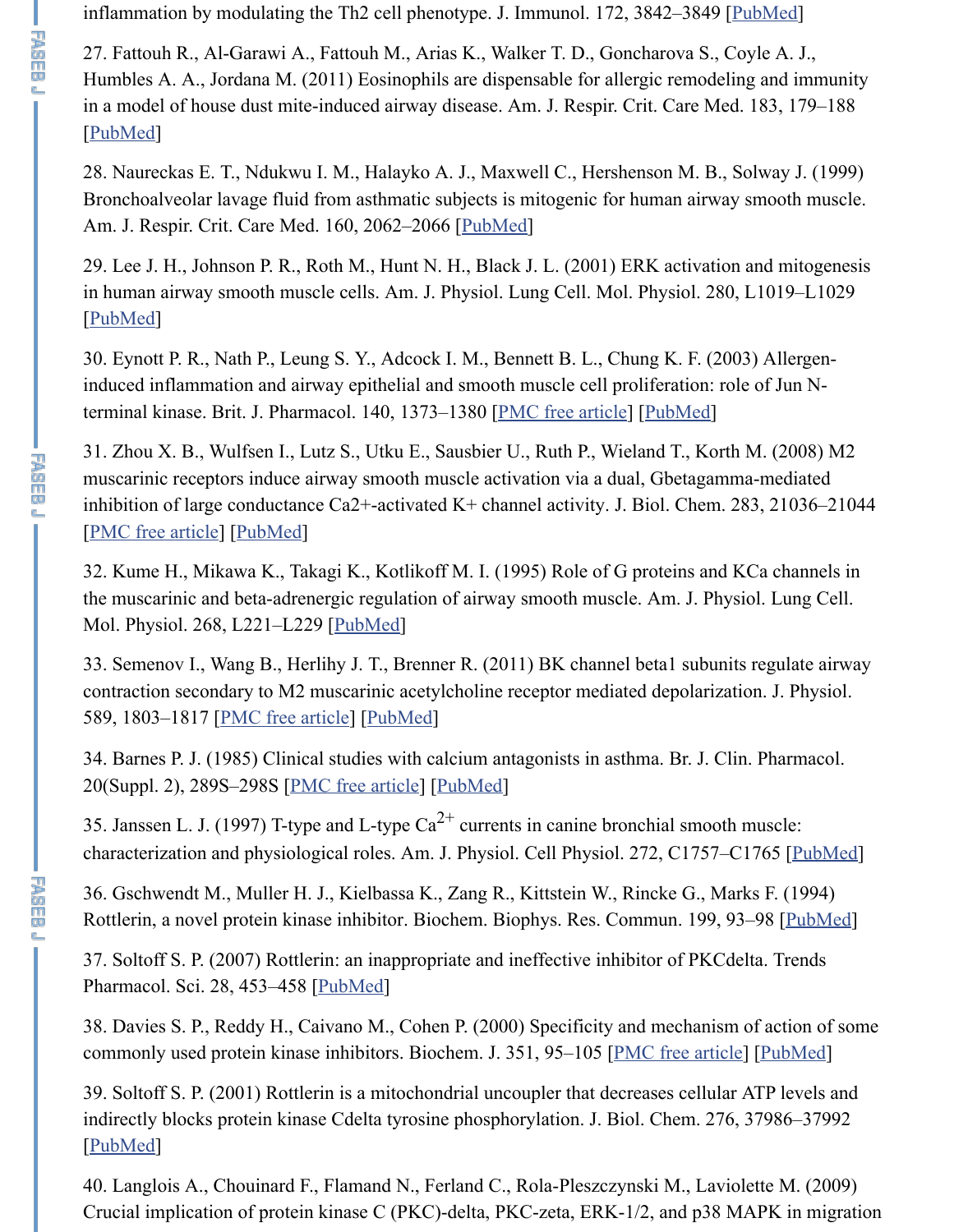## increases expression of MCP-1, IL-6, and IL-8 in human monocytic THP-1 cells. Cytokine 42, 365– 371 [PubMed]

44. Liu W., Liang Q., Balzar S., Wenzel S., Gorska M., Alam R. (2008) Cell-specific of extracellular signal-regulated kinase  $1/2$ , Jun N-terminal kinase, and p38 mitogenkinases in asthmatic airw[ays. J. Allergy Cli](https://www.ncbi.nlm.nih.gov/pmc/articles/PMC3322540/)n[. Immuno](https://www.ncbi.nlm.nih.gov/pubmed/18952226)l. 121, 893–902 e892 [PubMed]]

45. Grunstein M. M., Veler H., Shan X., Larson J., Grunstein J. S., Chuang S. (2005) effects and mechanisms of action of the dust mite allergen, Der  $p_1$ , in airway smooth Allergy Clin. Immun[ol. 116, 94–101 \[P](https://www.ncbi.nlm.nih.gov/pmc/articles/PMC1140631/)u[bMed\]](https://www.ncbi.nlm.nih.gov/pubmed/15899849)

46. Miura K., Schroeder J. T., Hubbard W. C., MacGlashan D. W., Jr. (1999) Extrace regulated kinases regulate leukotriene C4 generation, but not histamine release or ILhum[an basoph](https://www.ncbi.nlm.nih.gov/pubmed/18490175)ils. J. Immunol. 162, 4198–4206 [PubMed]

47. Bates M. E., Green V. L., Bertics P. J. (2000) ERK1 and ERK2 activation by chemotal human eosinophils is interleukin 5-dependent and contributes to leukotriene  $C(4)$  bio Chem. 275, 10968–10975 [PubMed]

48. Moore P. E., Church T. L., Chism D. D., Panettieri R. A., Jr., Shore S. A. (2002) I cause eotaxin release in human airway smooth muscle cells: a role for ERK. Am. J. I Mol. Physiol. 282, L847–L853 [Pub[Med\]](https://www.ncbi.nlm.nih.gov/pubmed/15990780)

49. Kampen G. T., Stafford S., Adachi T., Jinquan T., Quan S., Grant J. A., Skov P. S. Alam R. (2000) Eotaxin induces degranulation and chemotaxis of eosinophils through ERK2 and p38 mitogen-activated protein kinase[s. Blood](https://www.ncbi.nlm.nih.gov/pubmed/10201947) 95, 1911–1917 [PubMed]

50. Hallsworth M. P., Moir L. M., Lai D., Hirst S. J. (2001) Inhibitors of mitogen-act kinases differentially regulate eosinophil-activating cytokine release from human air muscle. Am. J. Respir. Crit[. Care Me](https://www.ncbi.nlm.nih.gov/pubmed/10753897)d. 164, 688–697 [PubMed]

51. Duan W., Chan J. H., Wong C. H., Leung B. P., Wong W. S. (2004) Anti-inflamm mitogen-activated protein kinase kinase inhibitor U0126 in an asthma mouse model. 7053–7059 [PubMed]

52. Goplen N., Karim Z., Guo L., Zhuang Y., Huang H., Gorska M. M., Gelfand E., I Pouyssegur J., Alam R. (2012) ERK1 is important for Th2 differentiation and development of  $\mu$ experimental asthma. FASEB J. 26, 1934–1945 [PMC free article] [Pub[Med\]](https://www.ncbi.nlm.nih.gov/pubmed/10706854)

53. Alrashdan Y. A., Alkhouri H., Chen E., Lalor D. J., Poniris M., Henness S., Brightling C. E., Burgess J. K., Armour C. L., Ammit A. J., Hughes J. M. (2012) Asthmatic airway sn

设施血學